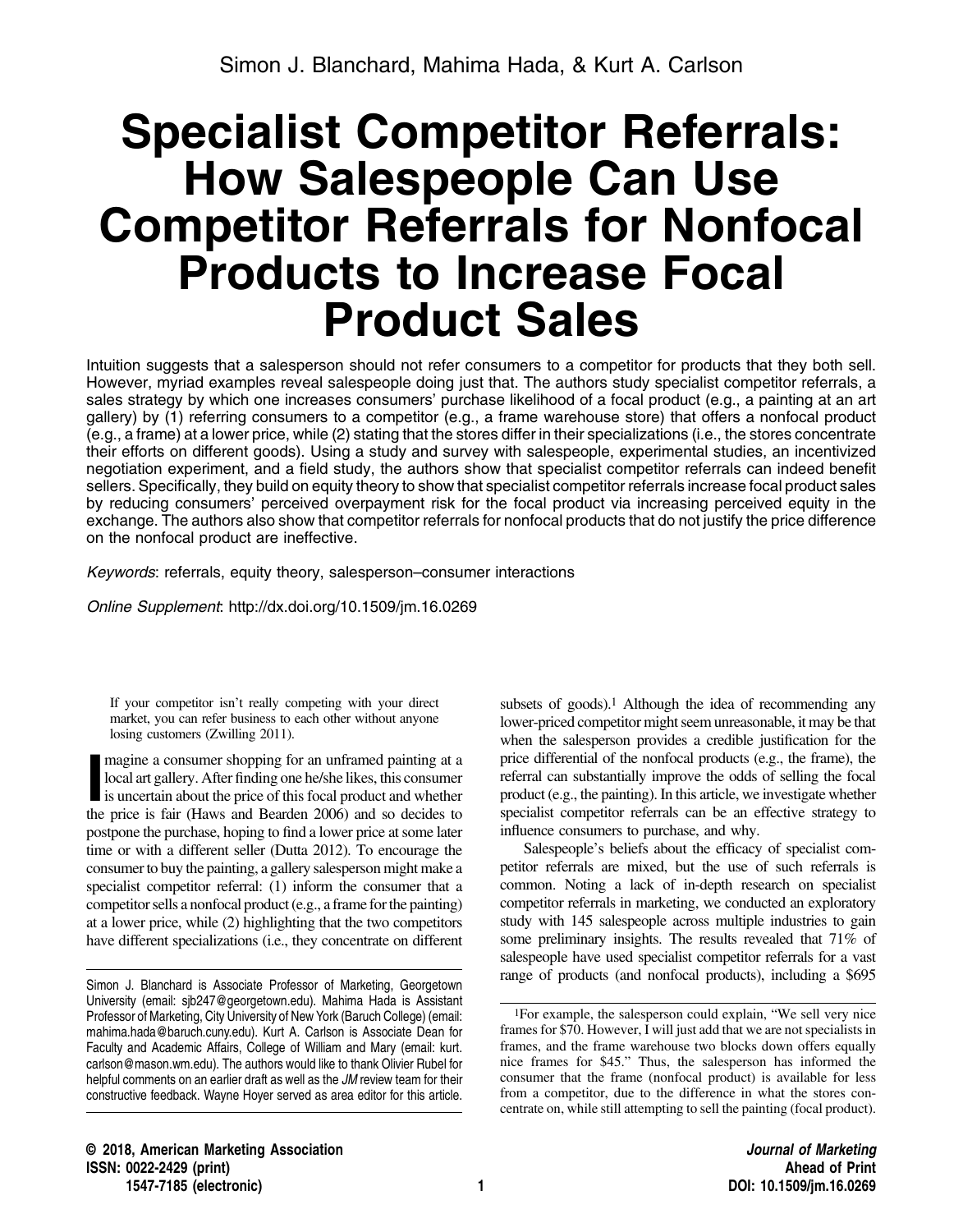sculpture (\$100 base), \$300–\$1,000 beds (\$20–\$100 sheets), \$1,000 televisions (\$50 audiovisual wires), and \$50 shoes (\$15 socks). These salespeople also reported wide-ranging and varying beliefs about the effects of such referrals on sales of focal and nonfocal products and, thus, their potential impact on profits.

The uncertainty regarding the effectiveness of specialist competitor referrals is not surprising. On the one hand, receiving information about the price of a nonfocal product may not affect consumers' likelihood of purchasing the focal product because it does little to assuage their concerns about the focal product's price. It also could reduce nonfocal product sales for the seller if the information prompts consumers to buy nonfocal products from the competitor (Park 2005). On the other hand, specialist competitor referrals provide valuable information to consumers, including not only different purchase options but also justifications for price discrepancies, on the basis of different specializations (e.g., the seller is an art gallery, the competitor is a frame warehouse store, and both sell frames). Such information could influence consumers, especially when consumers are uncertain about the lowest price for the focal product (i.e., they perceive overpayment risk; Dutta 2012). Because individuals are concerned not only about the value of a product to them but also about equity in the exchange (Darke and Dahl 2003; Kahneman, Knetsch and Thaler 1986), specialist competitor referrals are likely effective, as some salespeople believe them to be, to the extent that they can increase perceived equity in the exchange.

Previous applications of equity theory to salespeople– consumer interactions indicate that increasing consumers' perceived equity positively influences their perceptions of the product, the salesperson, and the seller (e.g., Swan and Oliver 1991). In what follows, we argue that specialist competitor referrals increase consumers' likelihood of purchasing the focal product by improving consumers' perceived equity in the exchange and this shift in perceived equity functions as an informational cue about the store's pricing that helps reduce consumers' overpayment risk for the focal product.2 Furthermore, we argue that specialist competitor referrals are effective because the justification they offer for the price disparity (i.e., a difference in specialization) is credible and thus increases consumers' perceived equity. That is, competitor referrals for nonfocal products without any justification are likely not as effective. To test these predictions, we conduct experiments in different purchase settings (paintings, mattresses), as well as in the field (consumers donating money in exchange for pumpkins).

Our findings contribute to marketing literature in several ways. First, whereas most research on referrals examines consumers who refer other consumers to sellers (i.e., word of mouth; for a review, see Berger 2014), we investigate situations in which salespeople refer consumers to competing sellers. As our salesperson survey shows, specialist competitor referrals are prevalent in the industry but not well understood; therefore, a better understanding and effective use of this sales strategy can improve seller outcomes. We thus contribute to a substantive

research domain and offer further insights into how sellers can take control of referrals to benefit directly (Hada, Grewal, and Lilien 2014; Kumar, Petersen, and Leone 2010).

Second, we contribute to equity theory applied to salespeople and consumers. Most research addresses price fairness as an indicator of consumers' perceived equity, because "consumers usually do not know either seller's cost structure or other pertinent information to determine seller's input accurately" (Xia, Monroe, and Cox 2004, p. 3). We show that specialist competitor referrals can increase consumers' perceived equity by providing a credible information cue about the seller's structure. As perceived equity has been consistently shown to improve consumers' purchase likelihood in literature (e.g., Haws and Bearden 2006; Morales 2005), this finding can be efficacious to sellers. Furthermore, by directly providing a credible information cue, sellers do not need to rely on comparing consumers' transactions with other consumers' transactions to establish equity in the exchange. This finding is especially important for purchase situations where such comparatives are not easily available, such as when a product is unique or infrequently purchased.

Third, our research provides managerial insights for helping salespeople close deals and create win-win situations for sellers and consumers (Dixon, Spiro, and Jamil 2001). Insights into consumer behavior that can be applied easily are critical to marketing (Grewal and Sharma 1991; Puccinelli et al. 2009), suggesting that these managerial implications are highly pertinent. We also conduct a profitability analysis (see Appendix) that shows the conditions under which specialist competitor referrals are a profitable strategy for salespeople.

We organize the remainder of the manuscript as follows: First, we present a brief literature review on referrals and salespeople's influence strategies. Second, we develop our hypotheses. Third, we present our studies, starting with an exploratory study and survey of salespeople, followed by the experimental studies, and concluding with a field study. Fourth, we discuss the results, account for the profitability conditions of specialist competitor referrals and alternative explanations, and present some implications.

## Literature Review

Interactions between salespeople and consumers influence consumers' purchasing behavior, including how they process product-related information (Sujan, Bettman, and Sujan 1986), their product performance expectations (Grewal and Sharma 1991), and satisfaction (Oliver and Swan 1989). However, these interactions can be challenging because consumers associate salespeople with profit motives, view their actions with skepticism (Brown and Krishna 2004), and actively take steps to evade them (Kirmani and Campbell 2004). Noting such perceptions, as well as unethical uses of influence tactics by some salespeople (Cialdini 1999), research suggests salespeople focus on adapting selling tactics to meet consumers' needs (Kohli, Shervani, and Challagalla 1998; McFarland, Challagalla, and Shervani 2006) and assist consumers by providing expert information or alternatives (Goff et al. 1997; Harris and Spiro 1981).

To influence consumer decisions, salespeople must follow these suggestions in the context of consumers' motivations and the information salespeople already have (Mallalieu 2006). However, despite vast amounts of available price information,

<sup>2</sup>One reason cited in industry articles and blogs for using specialist competitor referrals is that sellers might lose the current sale but reap benefits in the long term (future purchases, word of mouth). However, we anticipate that sellers can benefit even in one-time transactions.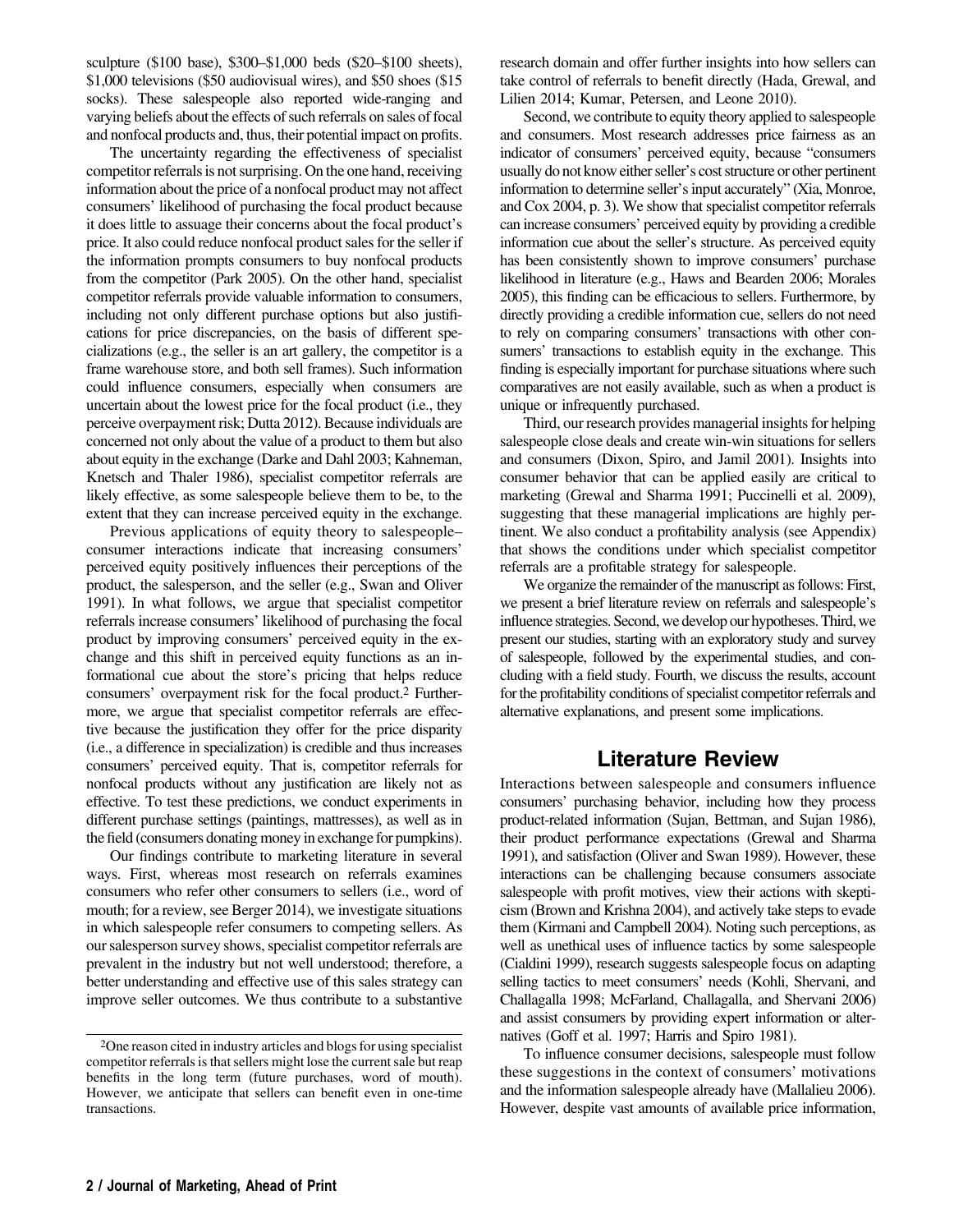considerable price dispersion for products may leave consumers uncertain about whether they should purchase a product at a specific price (Salop and Stiglitz 1982). Prices for the same product may vary due to sales promotions, even when provided by the same seller (Darke and Dahl 2003), so consumers come to recognize a range of market prices, which may create uncertainty about where a specific seller lies in that range. As Srivastava and Lurie (2001) show, consumers are influenced by their perception of whether the price they are getting represents a good deal (see also Biswas et al. 2002). This uncertainty about getting the "best" or "lowest" price (for a value of a product) evokes consumers' concerns that they will pay too much and suffer a financial loss in the exchange (Grewal et al. 1994). This overpayment risk (Dutta 2012) influences consumers' perceptions of offers by sellers and purchase decisions (Biswas, Dutta, and Pullig 2006) and affects their perception of the value of the offer (Nowlis 1995).

Situations in which consumers perceive overpayment risk are common. For example, in interactions with salespeople, consumers might suffer uncertainty if (1) the product is unique (e.g., a painting), (2) the product has so many variants that it is difficult for consumers to compare prices across stores (e.g., mattresses, watches; Bergen, Dutta, and Shugan 1996; Srivastava and Lurie 2001), (3) consumers believe they can negotiate for a lower price (Blanchard, Carlson, and Hyodo 2016), or (4) consumers are focused on the equitable amount they should exchange for a product (Briers, Pandelaere, and Warlop 2007).

#### Referrals' Role in Reducing Risk

Consumers search for information to reduce their price uncertainty (Mehta, Rajiv, and Srinivasan 2003), and referrals are important sources of information. A referral occurs if source A makes a recommendation to recipient B to purchase from source C (Hada, Grewal, and Lilien 2010; Spurr 1987). Most of the research to date investigates consumer-to-consumer referrals, often in the form of word of mouth, to understand a source's motivations for granting the referral (Anderson 1998; Berger and Schwartz 2011) and how the information influences the recipient's perceptions and behaviors (Chevalier and Mayzlin 2006; Villanueva, Yoo, and Hanssens 2008). Consumer-toconsumer referrals can effectively reduce consumers' uncertainty and risk in purchasing situations (e.g., Murray 1991; Trusov, Bucklin, and Pauwels 2009). Referrals have been shown to be critically important in sales of new products and innovations as they can significantly reduce consumers' risk associated with the product's characteristics and performance (e.g., Berger and Schwartz 2011). Notably, research has also found that referrals can have greater impact on the sales of riskier, more expensive products (e.g., Dellarocas 2003). Referrals effectively reduce consumers' risk, so sellers can benefit from finding ways to generate positive referrals for themselves.

#### Competitor Referrals

Not all referrals are provided by consumers, however; the source A and the beneficiary C also could be sellers. Further, in such horizontal referrals (Hada, Grewal, and Lilien 2010), the two sellers are not necessarily competitors. Hada, Grewal, and Lilien (2010) note the example of a contract lawyer who refers a client to another lawyer who specializes in personal injury law. Reingen and Kernan (1986) also note the case of a piano tuner who benefits from referrals from music stores. When the source and recipient (consumer) have no existing exchange relationship, the referral does not cost the source any potential business and also may create expectations of potential future rewards (Lakhani and Von Hippel 2003).

Little marketing research has addressed competitor referrals for a product that the seller could offer (but see Mayzlin and Yoganarasimhan 2012); but these referrals have been considered in economics research that seeks to resolve the "matching" problem (Spurr 1987) whereby sellers sort which customers they should serve if sellers know they are not the most efficacious (i.e., specialists) at providing consumers a solution. Specialization refers to a seller's focus or concentration on a subset of products/services, to gain greater degree of efficiency (e.g., McConnell, Brue, and Flynn 2012). Such awareness by sellers about relative specialization in the market can result from various sources. For instance, a mattress store salesperson should be more familiar with the prices of bed frames in other stores than consumers, who infrequently shop for such products. Competitor referrals may be particularly likely in industries in which specialists diagnose the problem and refer customers elsewhere if needed, such as "in various types of consulting/advisory services, or in repair services of durable goods such as houses and automobiles" (Park 2005, p. 391).

In such competitor referrals, the salesperson has more information than the consumer does and decides whether to attempt to serve the consumer, refer the consumer to a competitor, or simply decline service without providing information about a competitor. Research suggests that, on average, salespeople should not recommend consumers to competitors (e.g., Garicano and Santos 2004), and instead should serve consumers themselves, even if they lack specialization or wind up misleading consumers (Arbatskaya and Konishi 2012; Bolton, Freixas, and Shapiro 2007; Park 2005). That is, when the seller lacks specialization and knows of a competitor that could do better, it faces a trade-off between "honestly advising clients to build a good reputation, and reaping a quick profit at the client's expense" (Grassi and Ma 2016, p. 938).

In summary, prior literature regarding salespeople's influence and competitor referrals offers several insights for our study. First, consumers' perceived overpayment risk can hinder salespeople's efforts to conclude a successful purchase. Second, due to specialization differences, salespeople know that competitors may be able to offer better prices on similar products. Third, sellers likely do not benefit in the short term by recommending a competitor for a product that they themselves sell.

# Theoretical Development and Hypotheses

In competitor referrals, the focal product or service may not the only one discussed during the interaction between the salesperson and consumer. For example, a mattress salesperson may believe that a consumer looking for a mattress also needs a bed frame. Such nonfocal products are offered by the focal seller but are not necessarily a purchase target for the consumer (DelVecchio 2005; Janakiraman, Meyer, and Morales 2006). Salespeople often are aware of the price ranges at which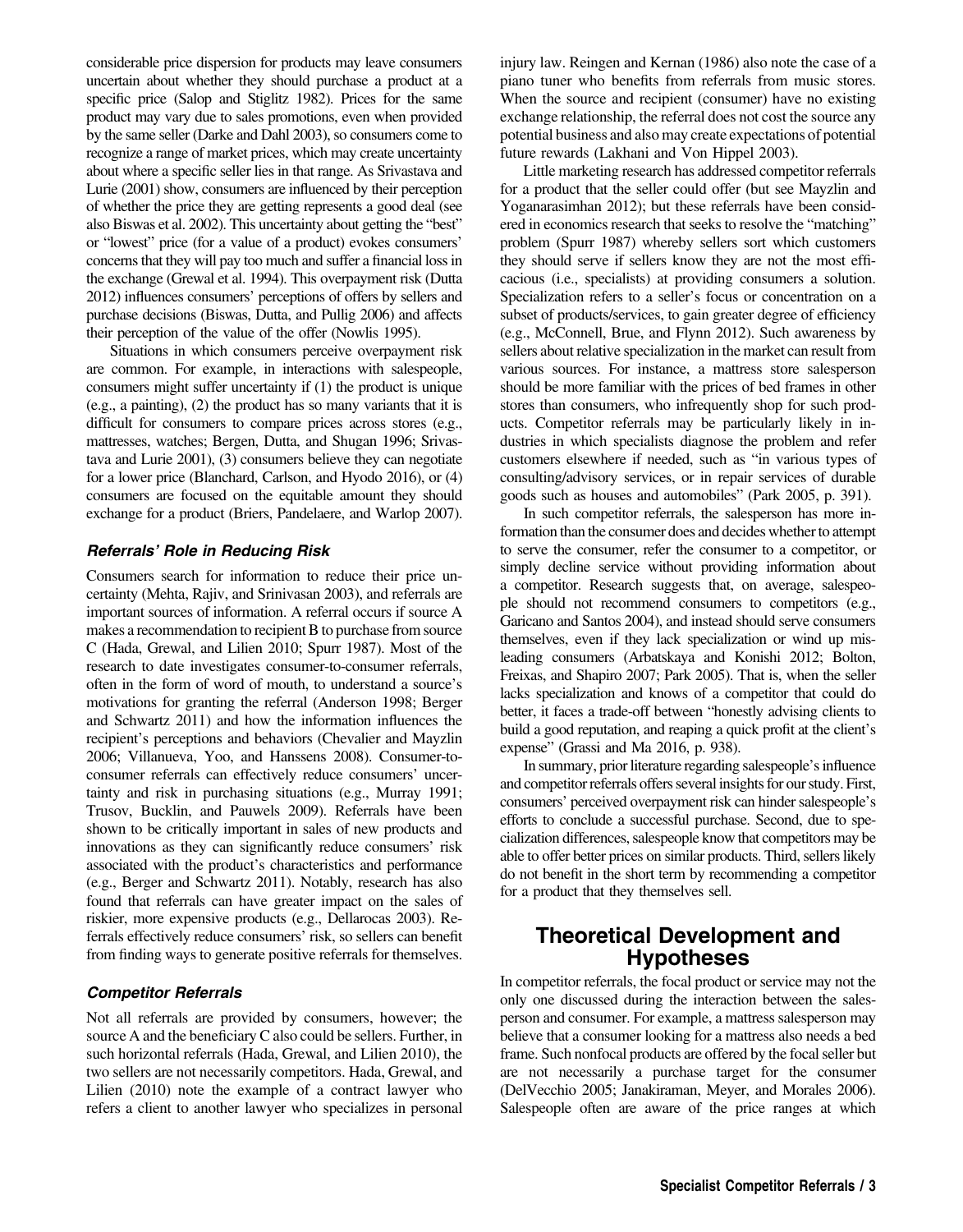competitors offer their products, so they might use the information regarding the prices of nonfocal products to make a specialist competitor referral. We argue that doing so is to the seller's benefit if the consumer perceives overpayment risk and the competitor referral contains a credible justification for a lower price available from the competitor.

When consumers are uncertain about whether they can obtain a better price (or whether the price offered for the product is a good deal; Srivastava and Lurie 2001), they often question whether the transaction is equitable; equity theory suggests that parties to exchange relationships always compare their outputto-input ratios to determine whether the exchange is equitable (Adams 1965). As Haws and Bearden (2006) elaborate, a perception of equity reflects the judgment of the overall merits of an offer. In exchanges with salespeople, consumers thus evaluate their output-to-input ratio (product value-to-price) with the seller's output-to-input ratio (profit-to-cost) to determine whether the exchange is equitable (Oliver and Swan 1989). However, purchase likelihood also depends on whether consumers believe their outcome is proportional to the seller's outcome. If consumers sense that the seller is earning too much profit, they may find the sale inequitable and try to restore balance by negotiating a lower price or simply not buying. Such perceptions are especially relevant in consumer relationships because consumers expect sellers to bear the bulk of exchange costs and consider positive inequity in their own favor as fair (Bower and Maxham 2012; Lapidus and Pinkerton 1995).

Accordingly, perceived (in)equity reflects consumers' perceptions, not objective inputs and outputs (Adams 1965); information about actual inputs and outputs often is not available to both parties. Consumers' perceptions of their own input and output are straightforward, such that they must establish an expected value for a focal product and understand what the price means to them. However, they face considerable uncertainty about the seller's outputs and inputs. Consumers know the price but lack information about the seller's costs and thus its profits. Most research studies consumers' perceived equity in sales exchanges as judgments of price fairness or price equity, derived from comparative transactions that involve different parties because consumers do not have the pertinent information to determine sellers' input directly (Xia, Monroe, and Cox 2004). However, in situations in which such comparative information is difficult to access, such as when the product is unique, infrequently purchased, or on sale (which requires consumers to determine if the discounted price is "fair"; Darke and Dahl 2003), their uncertainty and overpayment risk increase. Instead, consumers might turn to other cues (e.g., loyalty status of another customer) to infer perceptions of equity (Darke and Dahl 2003). That is, if consumers could rely on information about the seller's benefits, it would enable them to estimate the equity in the exchange better.

#### Specialist Competitor Referrals

Swan and Oliver (1991) find that consumers are sensitive to what they receive in an interaction with salespeople and to salespeople' efforts on their behalf; this "summary concept" of equity (p. 16) influences their purchase intentions and satisfaction.When a salesperson gives a specialist competitor referral, the salesperson may increase this summary concept of consumers' perceived equity in two ways. First, assuming consumers want the nonfocal product, the referral enables them to obtain it at a lower price from the competitor, which reduces their total expected cost (i.e., total input) for any consumer who wants both products. Second, specialist competitor referrals affect consumers' perceptions of the seller's output-to-input ratio. Equity theory suggests that many tangible and intangible factors determine consumers' perceived equity, including salespeople's effort to help consumers (Morales 2005). By offering consumers an opportunity to forgo profits from the sale of a (nonfocal) product, the salesperson appears willing to reduce his/her own output, possibly by forgoing a sale (Grassi and Ma 2016). As such, even though the salesperson may not actually be giving up the sale of nonfocal products (e.g., if their purchase rate is low), the perception that the salesperson is willing to reduce his/her own output may be sufficient to improve consumers' perceived equity, which in turn should improve evaluations of the seller (Campbell 2007; Swan and Oliver 1991). Therefore, specialist competitor referrals should increase consumers' perceived equity in an exchange with the seller, and perceived equity should increase consumers' likelihood of purchasing the focal product:

- H1: Specialist competitor referrals for nonfocal products increase consumers' likelihood of purchasing the focal product.
- H2: Specialist competitor referrals increase consumers' perceived equity in the exchange with the seller.

In addition to providing information about the price for a nonfocal product available from a competitor (which increases perceived equity), a specialist competitor referral also offers information about price differentials. That is, a salesperson informs the consumer that a competitor sells the nonfocal product at a lower price, one that is better than what the seller offers. As previously mentioned, the literature on competitor referrals notes the lack of information on how consumers should be allocated to sellers of different specializations which vary in their ability to satisfy consumer needs<sup>3</sup> (Spurr 1987). Consumers might not know all potential sellers in a market or which is best suited for certain products, but they understand both that inherent differences exist in sellers' specialization and that differences in costs may justify price differences among sellers (Bolton, Warlop, and Alba 2003). If consumers believe that stores specialize differently in the nonfocal product, a natural inference may be that the stores differ in their specialization in the focal product, too. This inference likely increases consumers' confidence not only about a bad price for the nonfocal product (which seller does not specialize in) but also about a good price for the focal product (which seller does specialize in).

Indeed, research in equity theory indicates that consumers perceive whether the price is "right" not only on the basis of the

<sup>3</sup>Our argument relies on a difference in specialization, not on whether the effect is driven by a stated specialty in the seller's focal product (direct statement of specialty: "We are specialists in art") versus mentioning that they are not specialists in the nonfocal product (indirect statement of specialty on the focal product: "We are not specialists in frames"). We assess both the specialty in the focal product (Studies 1 and 2, field study) and only the lack of specialty regarding the nonfocal product (Studies 2 and 3). We find the effect both ways.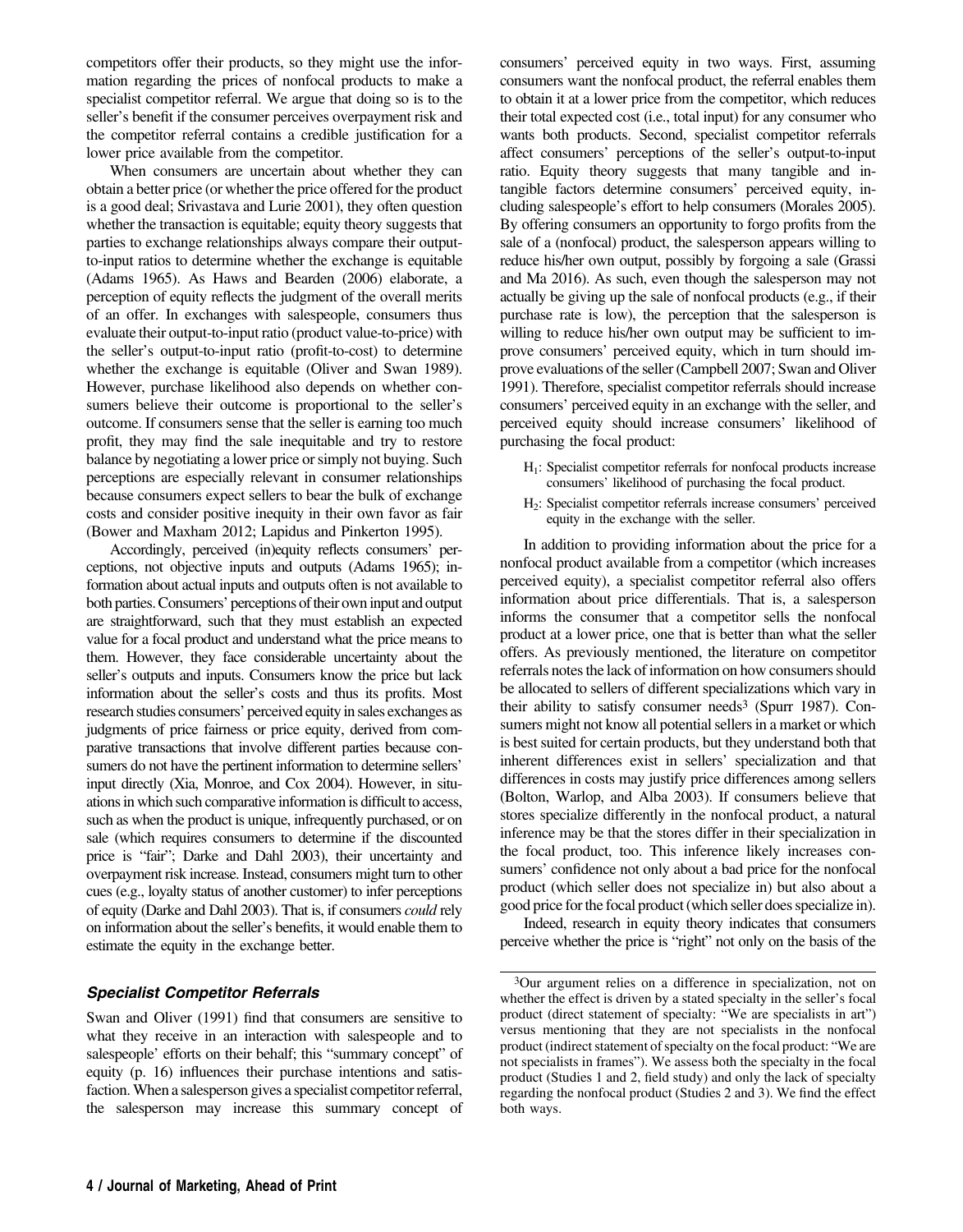actual price offer but also from the procedure and seller interaction that lead to the offer (Herrmann et al. 2007). Consumers believe that salespeople are motivated to increase their sales (Cialdini 1999; Kirmani and Campbell 2004), so they may require an equitable exchange before they will consider information about the specialization differential as credible evidence (even if indirect) that the seller can offer the "right" price for the focal product. Blanchard, Carlson, and Hyodo (2016) show that in the context of an equitable exchange, information provided by salespeople can increase consumers' confidence in product prices. Similarly, a specialist competitor referral might reduce perceived overpayment risk (and increase purchase likelihood) only if that referral successfully increases perceptions of equity. Thus, in addition to the direct effect of increasing perceived equity, we expect an indirect effect through both perceived equity and reduced perceived overpayment risk on purchase likelihood. Formally, we hypothesize that:

H3: The increase in perceived equity due to specialist competitor referrals also increases consumers' likelihood of purchasing the focal product by reducing their perceived overpayment risk for the focal product.

#### A Credible Justification for the Price Differential

We have suggested that specialist competitor referrals, whereby a salesperson informs a consumer that a nonfocal product is available at a lower price from a competitor, can increase sales of focal products. Moreover, we have argued that justifying the discrepancy between the competitors in the nonfocal product's price on the basis of specialization can be credible. As previously mentioned, specialization refers to a seller's focus or concentration on a subset of goods to gain efficiency (McConnell, Brue, and Flynn 2012). When salespeople mention that the seller (e.g., mattress store) concentrates its efforts on products like the focal product (e.g., mattresses) but not the nonfocal product (e.g., bed frame) that the competitor concentrates on, they are explaining why the seller has gained efficiency in one product (the focal product) at the expense of another (the nonfocal product). In doing so, salespeople simultaneously explain why the nonfocal product is more expensive at their store and provide evidence that the price of the focal product likely reflects the seller's gains from specializing in products like the focal product.

There is precedence for the idea that whereas consumers are generally naive about sellers' costs, they do acknowledge store differences and they do expect prices to differ by store as a function of their cost differences (Bolton, Warlop, and Alba 2003). That is, consumers consider the cost of goods sold as an acceptable reason for price differences. Without a justification, however, informing the consumer that the price of the nonfocal product is lower at a competitor may not increase consumers' perceived equity because consumers may not intuit why the seller cannot offer the nonfocal product as the same price as the competitor. In that context, and as consumers tend to suspect that sellers seek to keep the most profit for themselves (e.g., Verlegh et al. 2004), we do not expect that a competitor referral for a nonfocal product without a justification for the price discrepancy would positively affect consumers' perceptions of equity in the exchange or increase their likelihood of purchasing the focal product. We hypothesize:

H4: Specialist competitor referrals do not increase consumers' likelihood of purchasing the focal product if they fail to justify the nonfocal product price difference according to the different specializations of the competing sellers.

#### Overview of Studies

We begin with an exploratory study and survey of salespeople, in which we ask salespeople to imagine selling a focal product (painting) and see what they would do with the knowledge that a competitor offered a nonfocal product at a lower price (frame). We also assess whether salespeople have used specialist competitor referrals, and for which products, in practice. We then test  $H_1$ , in the context of a painting gallery with posted prices for its painting (Study 1)4 and with an incentivized negotiation experiment in which consumers must negotiate a price for a mattress, with real financial stakes (Study 2). In Study 3, we investigate the proposed process through which specialist competitor referrals operate  $(H_2 \text{ and } H_3)$ . Then, to test  $H_4$ , in Study 4, we consider whether mentioning the difference in specialization is necessary for competitor referrals for nonfocal products to increase consumers' purchase likelihood for focal products. Finally, in Study 5, we replicate the effect of specialist competitor referrals in a distinct context, namely, raising funds for UNICEF by asking people for donations in exchange for pumpkins, with pumpkin carving accessories acting as the nonfocal product. Table 1 summarizes our studies.

# Exploratory Study and Survey with Salespeople

We started with an exploratory study to determine whether salespeople engage in specialist competitor referrals and what their beliefs are about their effectiveness as a sales strategy. To avoid recall bias and demand effects, we developed a scenario that mimics the choices a salesperson would have to make in a sales interaction (i.e., which strategy to use), reviewed their choices, and then administered a survey about their experiences. To reach a sample of respondents with real sales experience, we hired a market research company, Research Now Inc., which manages dedicated panels preselected by their members' professions, to which we paid \$21 per completed response.We offered the online survey to 1,007 salespeople in a wide range of industries (e.g., health care, software,

<sup>4</sup>In a pretest, we assessed consumers' perceived overpayment risk in ten purchasing situations, where each involved a focal product sold at a specific kind of store. We find that consumers' perceived overpayment risk was significantly higher for purchasing a painting in an art gallery than any other situation except purchasing a car from a dealership. The findings also confirm that overpayment risk is not product-specific; for example, respondents perceived higher overpayment risk for buying running shoes from a local running store than from a large sporting goods store. Buying a mattress from a mattress store represented the midpoint for perceived overpayment risk—significantly higher than buying a toaster from a department goods store, running shoes from a large sporting goods store, or silverware from a dollar store. Therefore, we conducted our experiments across distinct purchasing contexts: buying a painting at an art gallery (Study 1), buying a mattress at a mattress store (Studies 2–5), and buying running shoes from a local running store (available on request). Note that as we focus on a purchasing situation for a specific product, in effect, we keep product performance constant.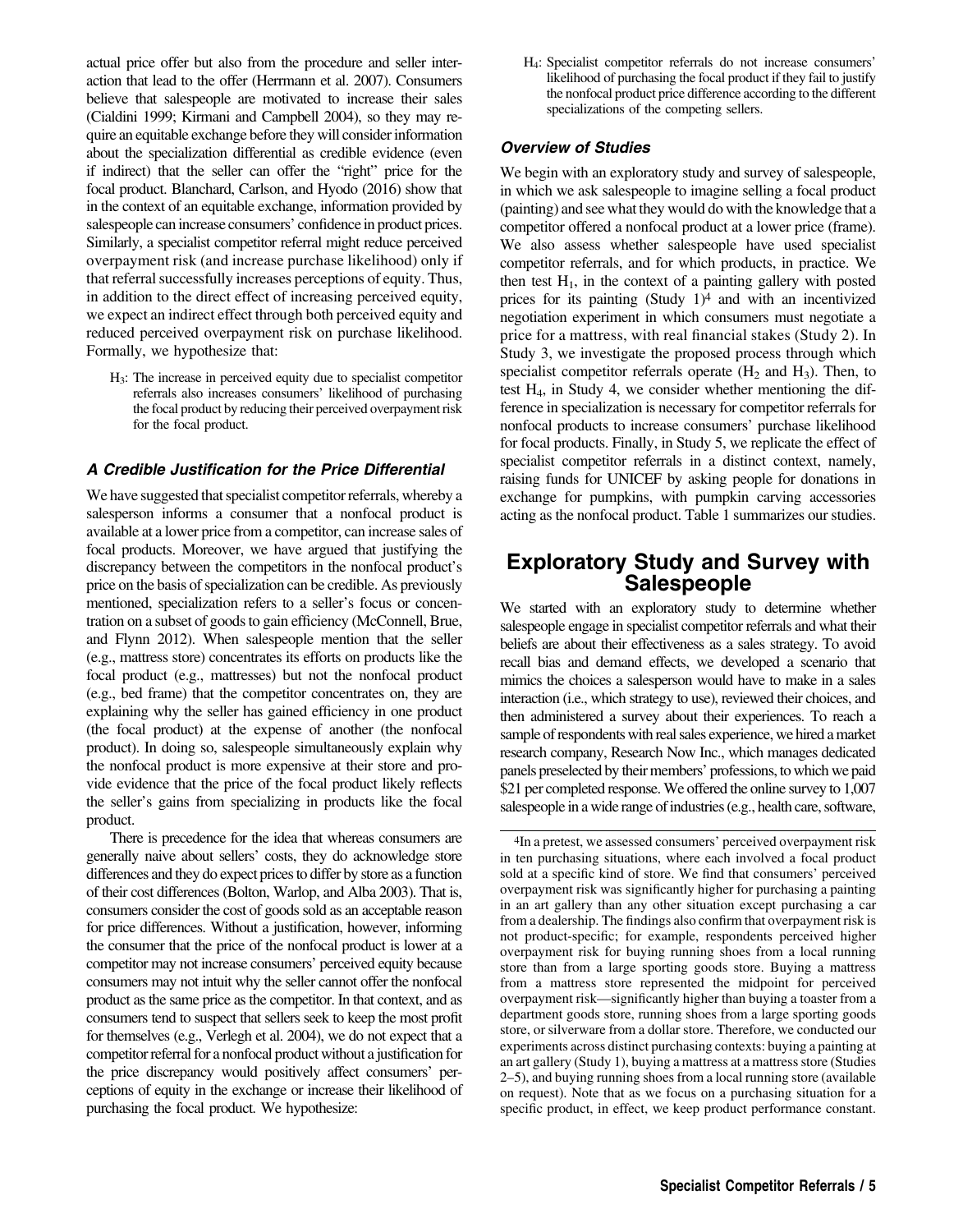real estate, financial loans, insurance, retail, travel) and received completed responses from 145 participants, with an average of 22 years of experience in sales and 13 years in their current firm. Web Appendix A provides additional sample details.

### Stimuli and Survey

For the scenario-based portion of this exploratory study (see Web Appendix A), we sought a sales context that required little technical knowledge, so that salespeople from various backgrounds could relate. Specifically, we wanted a context in which there would be a natural potential for the presence of focal and nonfocal products; and for which our pretest indicated that consumers perceived high overpayment risk. We thus asked salespeople to imagine working at an art gallery that primarily sells unframed paintings, along with some nonfocal products such as frames. Next, the participants read, "A customer walks in and spends some time looking at the paintings. After taking some time to look around, they seem to settle in front of a painting, with a price of \$220. Your intuition tells you that they like the painting. But, you also see them looking at the price tag and seem unsure." They were told they could assume that the consumer would likely need a frame but that they might have one at home. As a salesperson, they also knew that the gallery's frames sold for \$70 but that a frame warehouse store down the block sold an equally nice frame for \$45. We described two selling strategies the salespeople could use—(1) suggesting the frame sold by the gallery after the consumer bought the painting or (2) making a specialist competitor referral5—and asked them which strategy would have more positive implications for the long-term sales of paintings (item 1) and frames (item 2) (responses on a fivepoint scale; see Web Appendix A). With this question, we could discriminate between participants who believe that the outcome of a specialist competitor referral will be strictly positive (i.e., better for sales of at least one product and no harm to the other), strictly negative (i.e., worse for sales of at least one product and no benefit to the other), equivalent (i.e., no difference between the two selling strategies), or mixed (e.g., beneficial for paintings but harmful for frames).

In the survey section, we then asked salespeople how often they use each strategy (end points "all the time" and "never"). Among those who indicated that they had used specialist competitor referrals, we asked for descriptions of the selling situation, including the focal and nonfocal products and their price ranges. We concluded with questions about their sales experience and demographic items.

## **Results**

Salesperson beliefs. We find substantial heterogeneity in salesperson beliefs. Whereas 13.10% (19/145) believe that the two strategies will sell an equivalent number of paintings and frames, most salespeople do not hold this belief; they differ considerably in their expectations of the outcome. That is, 29.66% (43/145) believe that the effect of specialist competitor referrals will be strictly negative, but a similar  $33.10\%$  (48/145) predict that it will be strictly positive. The remainder are more nuanced, believing that specialist competitor referrals will help one of the products (15.86% painting; 8.28% frame) but hurt the other (see Table WA1 in Web Appendix A). Salespeople who expect positive effects do not differ from the other respondents in their experience, whether in total years or in whether they are actively selling products in their current role.

Industry and product descriptions. The survey reveals that 71% of salespeople have offered specialist competitor referrals for various products, across both consumer and business-to-business industries (20% of the sample). In consumer industries, examples included selling \$50 diapers while recommending a local pharmacy for a \$60 baby commode; selling \$1,000 televisions at an electronic store while recommending [Amazon.com](http://Amazon.com) for \$50 audiovisual wires; selling travel packages while recommending online websites for flight tickets; and selling floor tiles for \$5 per square foot while recommending Home Depot for the \$25 installation materials. Table 2 contains a sample of specialist competitor referrals mentioned in the survey.

## **Discussion**

This preliminary study illustrates that specialist competitor referrals are widely used in practice. However, salespeople vary widely in their beliefs about the strategy's effectiveness for selling focal and nonfocal products. In this study, we put salespeople in a setting in which they worked for an art gallery and had information that a competitor offered a frame at a lower price than the gallery. For the following series of studies, we reverse the perspective of the scenario by focusing on consumer reactions to the use of specialist competitor referrals.

# Study 1: Specialist Competitor Referrals in Posted Price Settings

In Study 1, we ask consumers to imagine themselves in a scenario in which they seek a focal product. We manipulate the salesperson's strategy to isolate the effect of specialist competitor referrals on consumers' likelihood of purchasing the focal product  $(H_1)$  and nonfocal product.

## Method, Manipulations, and Procedures

We recruited 157 participants from Amazon's Mechanical Turk (mTurk) to complete a three-minute study, in exchange for financial compensation. Participants were assigned to a twocondition (specialist competitor referral, control) betweensubjects design, in which they read a scenario that asked them to take the role of consumers who wanted to buy a painting for their living room, had walked into a local art gallery, and liked one. All participants were informed of the price of the painting: "The painting is listed, on sale, at a price of \$215. You like the painting, but remain uncertain about its selling price. You continue discussing with the store owner." Then, on a second screen, we presented the owner's statement: "You've found a really nice painting. It is from a local artist who is popular with many of my customers. \$215 is a good price too,

<sup>5</sup>The stimuli also included a potential strategy in which the salesperson mentioned the frame sold by the gallery prior to the purchase decision. However, we did not obtain all measures for that scale (i.e., we did not compare it with the two other strategies); the limited results we have are available on request.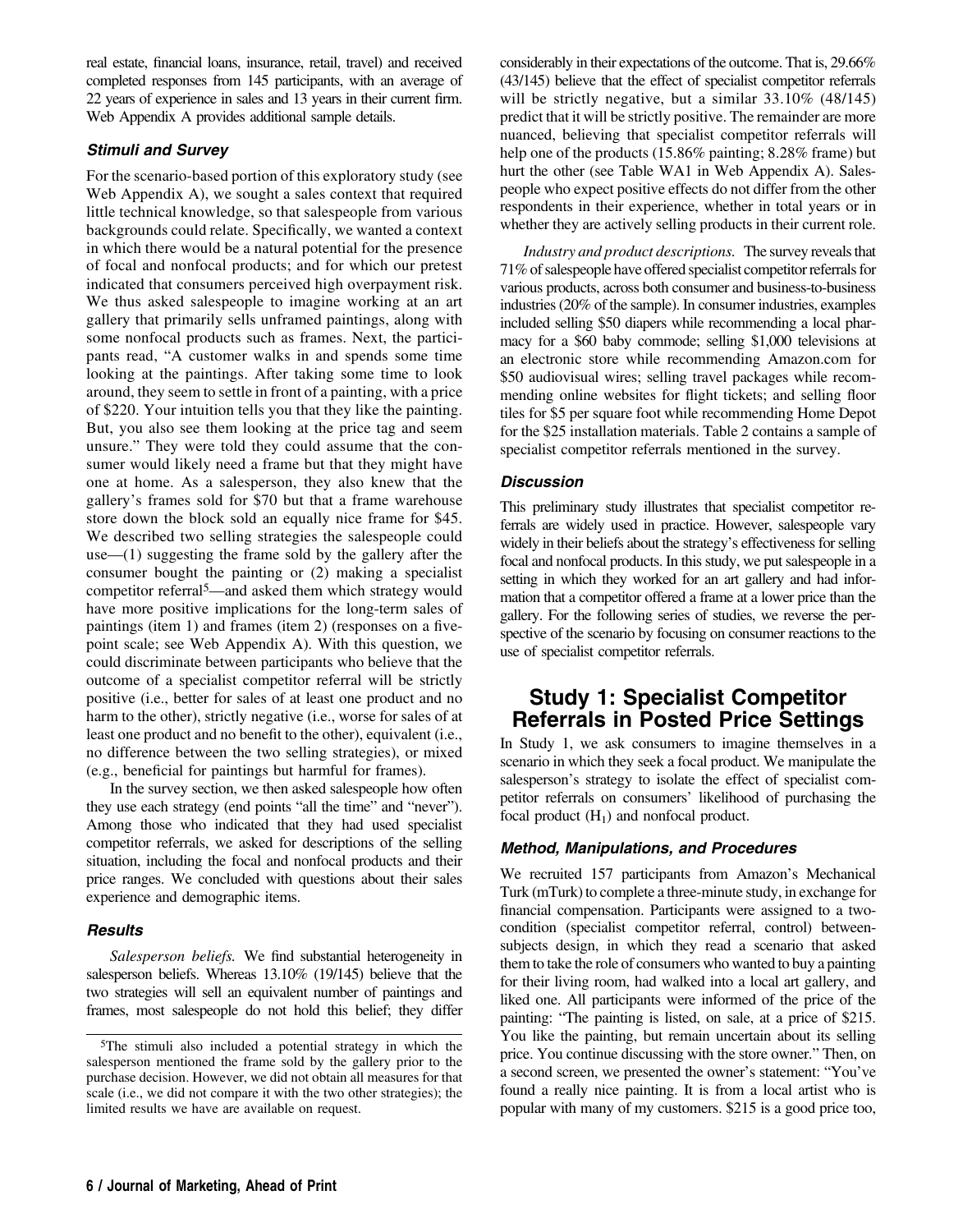#### TABLE 1 Summary of Studies

| <b>Study</b>                                   | <b>Findings</b>                                                                                                                                                                     | <b>Product: Focal (Nonfocal)</b>                                                                                   | <b>Pricing Type</b>   |
|------------------------------------------------|-------------------------------------------------------------------------------------------------------------------------------------------------------------------------------------|--------------------------------------------------------------------------------------------------------------------|-----------------------|
| Exploratory study and survey of<br>salespeople | Salespeople use specialist<br>competitor referrals as a sales<br>strategy and consider it effective for<br>influencing customers to purchase<br>focal products.                     | Painting (frame); salespeople<br>provided various contexts in which<br>they use specialist competitor<br>referrals | Posted price          |
| Study 1: Main effect study                     | Specialist competitor referrals<br>increase customers' purchase<br>likelihood for focal products $(H_1)$ .                                                                          | Painting (frame)                                                                                                   | Sale price            |
| Study 2: Incentivized negotiation<br>study     | The effect of specialist competitor<br>referrals on customers' purchase<br>likelihood holds even when<br>customers are incentivized to reach<br>the lowest possible price $(H_1)$ . | Mattress (bed frame)                                                                                               | Negotiation           |
| Study 3: Mediation mechanism                   | Specialist competitor referrals<br>influence customers' purchase<br>likelihood through perceived equity<br>and reduced overpayment risk $(H2)$<br>and $H_3$ ).                      | Mattress (bed frame)                                                                                               | Negotiation           |
| Study 4: Need for specialist<br>justification  | A competitor referral is ineffective if<br>the seller does not justify the price<br>discrepancy by emphasizing the<br>difference in specialization $(H_4)$ .                        | Mattress (bed frame)                                                                                               | Negotiation           |
| Study 5: Field study, donation<br>context      | Replicates the effects in the field with Pumpkins (pumpkin carving<br>consumers who donate in a low-price accessories)<br>exchange setting.                                         |                                                                                                                    | Suggested<br>donation |
| <b>Web Appendix</b>                            |                                                                                                                                                                                     |                                                                                                                    |                       |
| Study W1                                       | Accounts for the effect of salesperson Mattress (bed frame)<br>trustworthiness on specialist<br>competitor referrals.                                                               |                                                                                                                    | Negotiation           |
| Study W <sub>2</sub>                           | Accounts for the effect of consumers' Painting (frame)<br>prior knowledge on specialist<br>competitor referrals.                                                                    |                                                                                                                    | Negotiation           |

only available for the current sale." All participants were told that they had an old frame at home that they could use to display the painting but that the cost of the painting was still a concern.

Conditions. In the specialist competitor referral condition, participants read that as they continued to look at the painting, before they decided whether to buy it, the store owner added:

About half of the time, people who buy a new painting will buy a new frame to go with it. We specialize in getting the best prices in art, not frames, but we do carry some nice ones. In fact, I have a \$70 frame that will nicely hold this painting. That said, I'll mention that just down the block is a frame warehouse store, where you can get an equally nice frame for \$45.

In the control condition, participants were not told about the seller's offer of a frame (at this stage, before making the purchase decision). These conditions, before the consumer's purchase decision, were identical to the sales strategies presented to salespeople in our exploratory survey.

Purchasing the focal product. Participants indicated whether they would buy the painting (yes/no).

Purchasing the nonfocal product. After deciding whether to buy the painting, participants were asked about the frame. All participants knew that they needed a frame and had a suitable one at home (i.e., the need for the frame was salient in both conditions), but they possessed varying knowledge about the frames available. In the specialist competitor referral condition, consumers knew that the seller sold frames for \$70 and a competitor sold a similar frame for \$45. If they also had indicated they would buy the painting, we asked if they would buy the frame from the gallery, buy the frame from the frame warehouse, or not buy a frame from either store. In the control condition, if participants chose to buy the painting, the study indicated that the owner added, "About half of the time, people who buy a new painting will buy a new frame to go with it. We do carry some nice ones. In fact, I have a \$70 frame that will nicely hold this painting." We asked whether they would buy the frame from the gallery or not.

## **Results**

In support of  $H<sub>1</sub>$ , participants in the specialist competitor referral condition were more likely to purchase the painting (55.7%; 44/79) than participants in the control condition (39.7%; 31/47;  $\chi^2(1) = 4.00$ ,  $p = .05$ ). However, the specialist competitor referral did not significantly influence the likelihood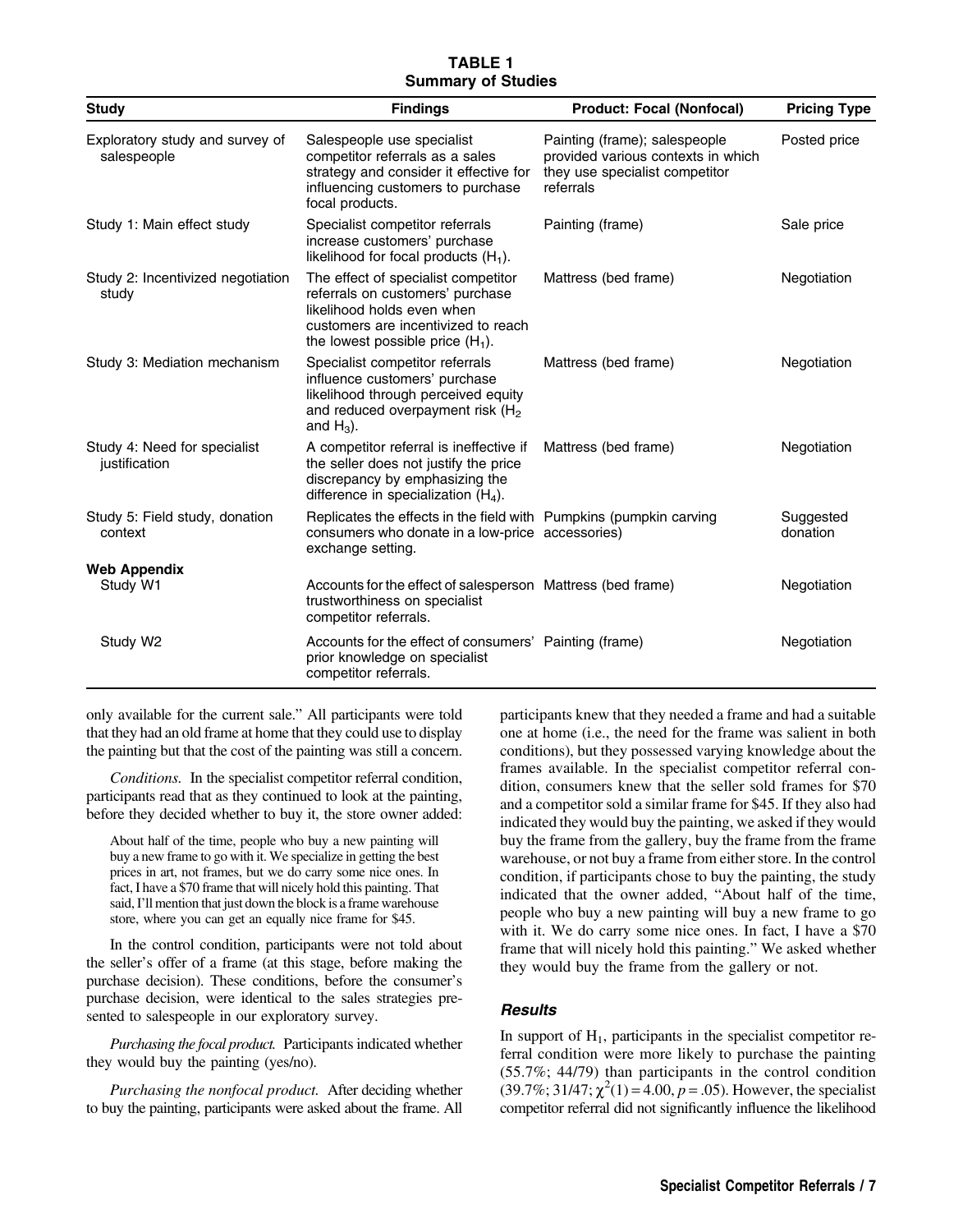| TABLE 2 |  |  |  |  |  |                                                                            |  |  |  |  |  |  |
|---------|--|--|--|--|--|----------------------------------------------------------------------------|--|--|--|--|--|--|
|         |  |  |  |  |  | <b>Examples of Specialist Competitor Referrals Reported by Salespeople</b> |  |  |  |  |  |  |

| <b>Salespeople's Industry</b>        | <b>Focal Product (Price Range)</b> | <b>Nonfocal Product (Price Range)</b> |
|--------------------------------------|------------------------------------|---------------------------------------|
| Automotive                           | Car (\$20,000-\$50,000)            | Car starter (\$700)                   |
| Biotechnology                        | Genetic testing (\$2,000-\$2,500)  | Drug testing (\$500-\$800)            |
| Crystals                             | Sphere (\$200)                     | Stand (\$25)                          |
| Electronics                          | Televisions (\$1000)               | Audiovisual wires (\$50)              |
| Floor and wall covering installation | Porcelain tile (\$5 per sq. ft.)   | Installation materials (\$25)         |
| Floral                               | Flowers (\$35-\$50)                | Vase (\$5-\$10)                       |
| Furniture                            | Beds (\$300-\$1,000)               | Sheets/mattress pads (\$20-100)       |
| Jewelry at department store          | Jewelry (\$300)                    | Jewelry repair (\$100)                |
| Metals distribution                  | Titanium (\$10,000)                | Grinding to size (\$1,000)            |
| Media sales                          | Ad campaign (\$50,000)             | Production (\$1,500)                  |
| Mobile hydraulic components          | Valve products (\$1,000)           | Valve controller software (\$200)     |
| Office products                      | Printer (\$600-\$900)              | Printer cartridge (\$125–\$175)       |
| Industrial                           | Optical fiber (\$10,000)           | Generator (\$5,000)                   |
| Plumbing                             | Sink (\$500)                       | Disposer (\$150)                      |
| Real estate                          | First mortgage loan                | Construction loan                     |
| Real estate artwork                  | Sculpture (\$695)                  | Base (\$100)                          |
| Retail                               | Ingrown hair serum (\$25)          | Eyebrow powder (\$10-\$20)            |
| Sports medicine                      | Diaper (\$50)                      | Commode (\$60)                        |
| Trade shows                          | Booth at trade show (\$850)        | Table (\$50–\$75)                     |
| Tourism                              | Prepackaged tours and cruises      | Airline tickets                       |
| Wholesale                            | Shoes (\$50)                       | Socks (\$15)                          |
| Wholesale                            | Dresses (\$70)                     | Undergarments (\$45)                  |
| Wine                                 | Wine (\$20)                        | Wine bottle opener (\$5)              |

of buying the nonfocal product, such that participants in the referral condition were no less likely to buy the frame from the gallery (9.1%) than those in the control condition (16.1%;  $\chi^2(1) = .32, p = .57$ ).

Study 1 shows that a specialist competitor referral increases consumers' likelihood of purchasing the focal product from the seller, providing support for  $H_1$ . Even when consumers receive information that a nonfocal product is available for less from a competitor, they are not less likely to purchase the nonfocal product from the seller.

## Study 2: Incentivized Negotiation Experiment

With Study 2, we assess support for  $H_1$  in a different purchasing situation, a different product category, and a different setting, such that consumers believe they can negotiate on the price of the focal product. Such a negotiation setting is pertinent for studying specialist competitor referrals. First, consumers typically negotiate if they believe that the listed price is not the lowest price (Blanchard, Carlson, and Hyodo 2016) or that the seller is keeping too much profit for itself (Schurr and Ozanne 1985). That is, negotiations likely take place in purchasing situations in which consumers perceive overpayment risk, and a negotiation should induce that perception. Second, by engaging in price negotiations, consumers signal their belief that the seller's output-to-input ratio is higher than their own, implying low perceived equity (Balakrishnan, Patton, and Lewis 1993). Therefore, we investigate the effect of specialist competitor referrals on consumers' likelihood of purchasing a focal product in a situation in which consumers are incentivized to achieve better financial outcomes. We adopt a negotiation paradigm (Srivastava and Oza 2006) in which participants obtain a performance bonus based on the price they negotiate with the seller.

## Method, Manipulations, and Procedures

Scenario. The study started by explaining that participants would be involved in a purchase price negotiation with a salesperson and would receive \$.20 as base payment. They could obtain a performance bonus if the "negotiations end in a sale." The magnitude of the bonus depended on their performance, so obtaining the lowest possible price through negotiations would lead to a bonus of \$.50. Participants were also told that the seller would likely reject extremely low offers and terminate the negotiation process if the participant did not make any concessions. The second screen introduced the shopping scenario: They were moving to a new residence and needed a mattress and bed frame for their guest room. They found a mattress they liked at a price of \$1,800 and a bed frame listed at \$500 at the seller's store.

Offers and counteroffers. To start, participants indicated how much they would offer for the mattress (up to \$1,799) and had to justify, in a text box, this offer to the store owner. We wanted to ensure that participants were paying attention to the scenario and interested in reaching an agreement, so if they offered less than \$1,000 for the mattress, we dismissed them and indicated that the extremely low offer was rejected by the store owner, who terminated the negotiation. If they offered at least \$1,000 (but less than \$1,799), participants received a counteroffer from the owner, corresponding to 25% of the difference between the list price and the consumers' first offer (\$X). For example, if the consumer offered \$1,000, the counteroffer (\$Y) would be  $$1,600 (= $1,800 - $1,800 - $1,000]/4$ ). The owner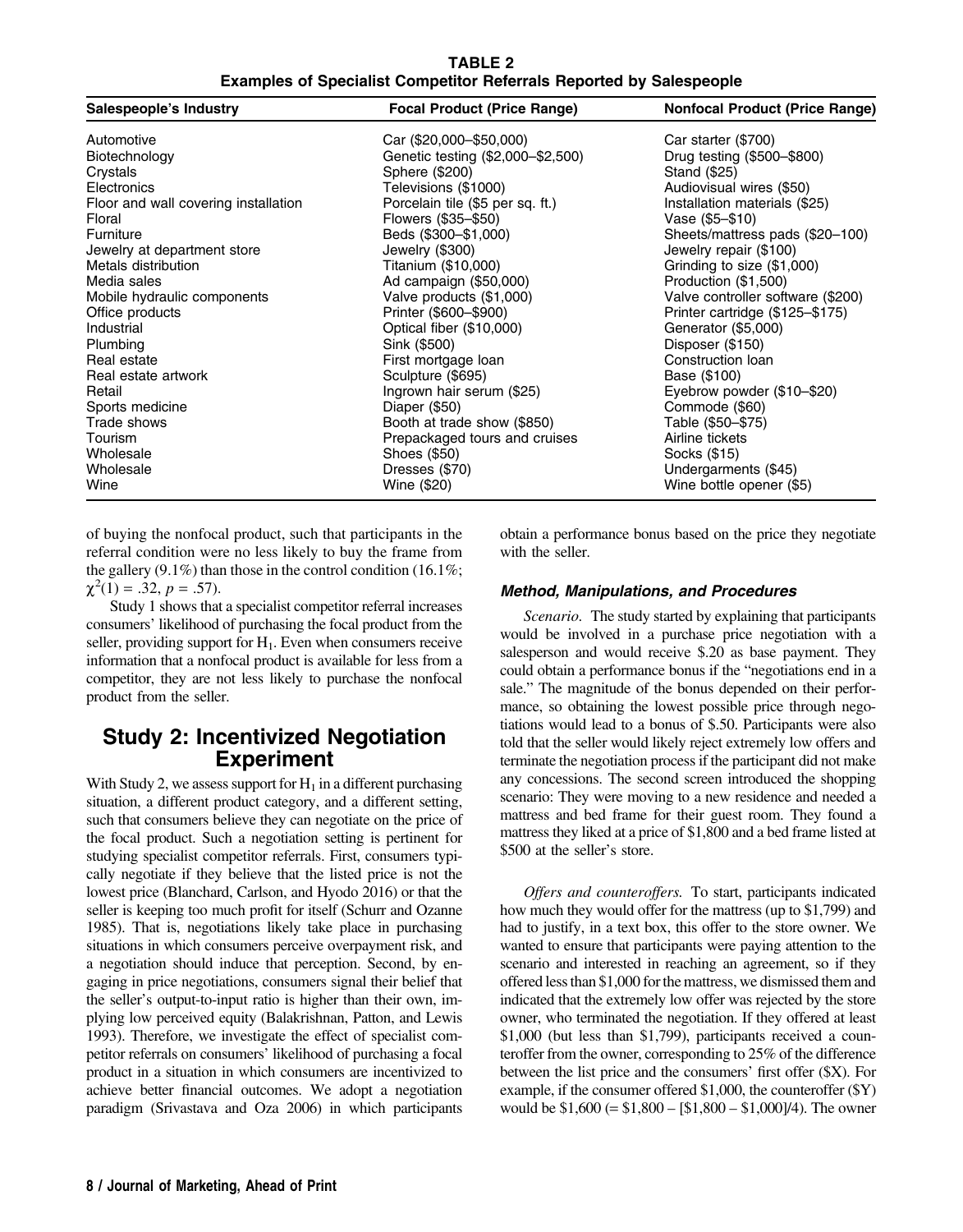also provided a reason for rejecting the participants' first offer: "Your offer of \$X isn't acceptable. This mattress is backed by a 10-year warranty, which should last the realistic lifespan of any mattress. I think it's a great choice, which is popular with many consumers, and it goes well with the bed frame at \$500. I am willing to lower the price to \$Y, but you need to know that \$1,800 was already a very good price for this high-quality mattress." After seeing the counteroffer, participants indicated whether they wanted to accept the offer, make a counteroffer, or reject the seller's offer and walk away from the exchange. If participants rejected the offer or accepted the counteroffer, we excluded them from any further analysis, because they could not be exposed to the manipulation.

Next, participants who decided to proceed provided a second offer (\$W) and a second justification. Any participants whose second offer was equal to or lower than their original offer (\$X) were rejected for failing to make a concession. The remaining participants, who provided the usable sample for our analyses, were informed that the owner agreed to sell them the mattress for \$Z (>second offer of \$W), with the comment that this offer was the seller's absolute lowest price. This offer price of \$Z represented another 25% reduction between the consumer's second offer of \$W and the seller's last offer of \$Y.

Participants were then randomly assigned to one of two conditions. Participants in the specialist competitor referral condition were told that as they were pondering the offer, the owner added: "Unfortunately, we do not specialize in bed frames. But I'll just add that if you go a few blocks away to the nearby furniture store, you should be able to get a nearly identical bed frame for \$350." No further information was given in the control condition. Participants chose to accept, reject, or provide another counteroffer. Because of our interest in determining whether specialist competitor referrals increase consumers' likelihood of purchasing the focal product, we used acceptance versus rejecting/countering the offer as our dependent variable. Participants who chose "another counteroffer" were informed that the owner rejected the idea of any further negotiation and walked away. Finally, all participants answered questions about their expertise with negotiations, level of comfort with negotiations, and ability to picture their interaction with the owner, along with demographic questions about their age, gender, and race.

#### **Results**

We sought to obtain responses from approximately 80 participants per condition. Therefore, we collected initial data from 189 mTurk participants, in exchange for a \$.20 fee and a potential \$.50 bonus (112 men, 77 women, mean age  $= 31.93$  years), of which 30 exited before the second counteroffer from the seller. We were left with 159 participants for analysis. We found no differences in experience, comfort, difficulty imagining the scenario, or age between respondents who reached the manipulation stage and those who exited before it.

In the second stage of the negotiation, after assigning participants to the conditions, we found a positive effect of the specialist competitor referral on participants' decision to purchase the mattress (63.3% vs. 48.8%;  $\chi^2(1) = 3.42$ ,  $p = .06$ ), a 29.71% increase. The presence of the referral did not affect the probability

that the consumer would walk away (8.8% vs. 11.4;  $\chi^2(1) = .31$ ,  $p = .58$ ). These findings provide stronger support for H<sub>1</sub> because specialist competitor referrals increased purchases of the focal products even when consumers faced real financial stakes.

Thus, Study 2 provides further support for  $H_1$ . Although our focus is not on the effect of the price, excluding price from our model could create omitted variable bias. In Web Appendix B, we show that the effect of specialist competitor referrals is robust to controlling for the negotiated price. Next, we investigate the mechanism underlying this effect.

# Study 3: Explanatory Mechanism

Using the same context as in Study 2 (without the financial incentives), we seek evidence that specialist competitor referrals increase consumers' likelihood of purchasing the focal product by increasing perceived equity and thus reducing overpayment risk  $(H_2$  and  $H_3$ ).

#### Method, Measures, and Procedure

We recruited 201 mTurk participants who completed a mattress-shopping scenario similar to Study 2. Participants were randomly assigned to a  $1 \times 2$  between-subjects conditions (control vs. specialist competitor referral) and read, "After spending some time trying different mattresses at the mattress store, you find a mattress that is appealing to you. The mattress is listed at a sales price of \$1,120. The store also has a bed frame that you like, listed at \$500." The scenario indicated that they were fairly certain the owner would be open to reducing the price of the mattress, so they initiated a negotiation. A second screen presented the owner's response:

You've found a very nice mattress. It is backed by 10-year warranty, which should last the realistic lifespan of any mattress. I think it's a great choice, which is popular with many customers, and it goes well with the bed frame on special \$500. For this mattress, you should know that \$1,120 was already a very good price. It's at a sales price we only offer a few times in the year.

After deliberating and exchanging for a while, the owner agrees to sell the mattress for \$1,000. For the manipulation, we did not provide any further information to participants in the control condition but told those in the specialist referral condition that as they were pondering the offer, the owner also added:

Unfortunately, we do not specialize in bed frames. But I'll just add that if you go a few blocks away to the nearby furniture store, you should be able to get a nearly identical bed frame for \$350.

After making their decisions, participants completed scales to measure their perceived equity and overpayment risk. For perceived equity, we used three items (seven-point scale): "Overall with the owner, there is a balance in our dealings," "Overall with the owner, we provided each other with equal benefits," and "Overall with the owner, the benefits we provide and receive even out over time" ( $\alpha$  = .91) (Pervan, Bove, and Johnson 2009). For perceived overpayment risk, we used four measures from Dutta (2012) (seven-point scale): "I am confident that I was offered the mattress at the lowest possible price by the owner," "The final offer for the mattress is probably the lowest price available in the market for this item," "I did not risk paying too much if I bought the mattress," and "I am not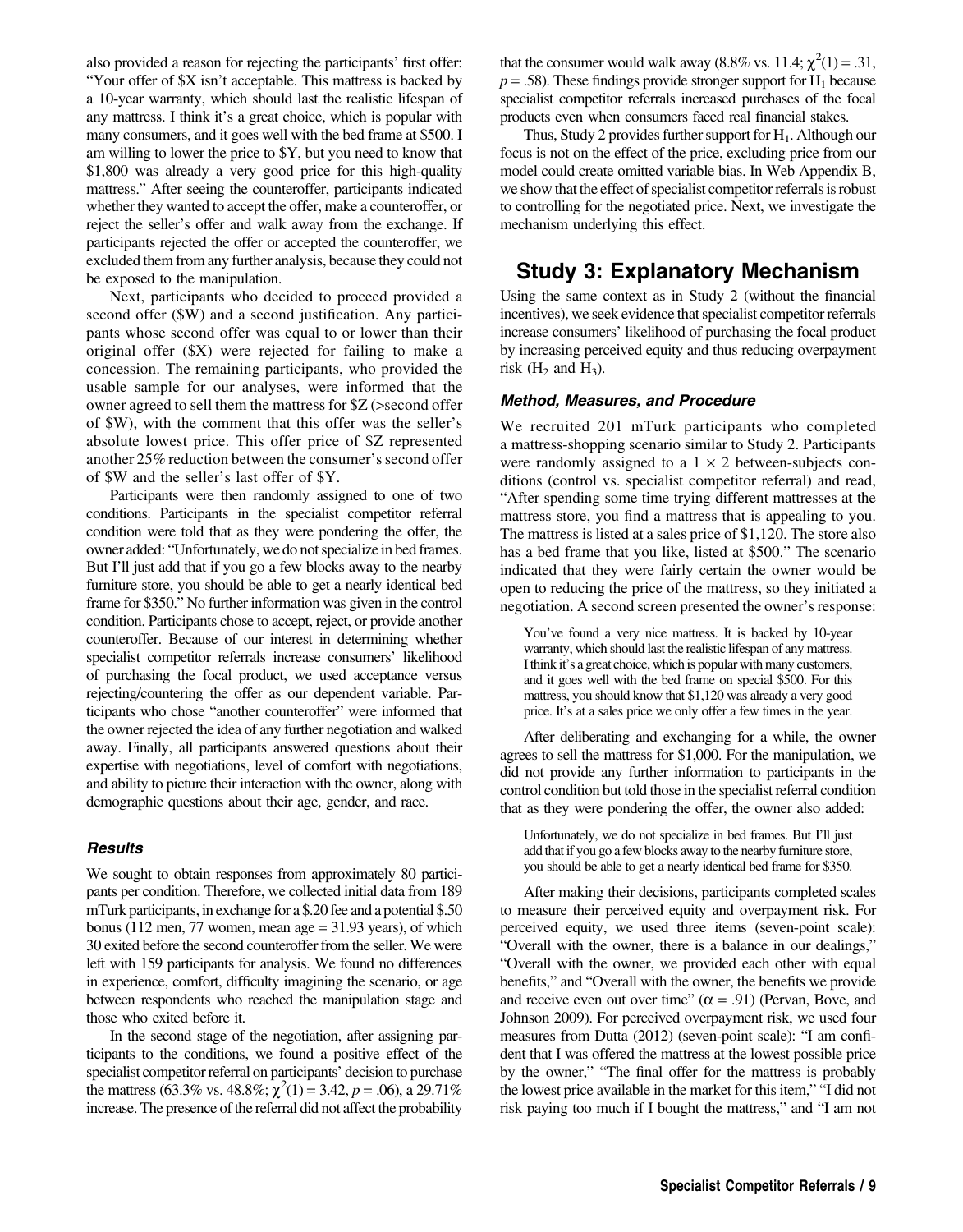FIGURE 1 Study 3: Process Measures for the Effect of Specialist Competitor Referrals on Likelihood of Purchase of the Focal Product



 $*p$  < .10.

likely to find a lower price for this mattress from another store"  $(\alpha = .87)$ . We also assessed perceived salesperson expertise (White 2005;  $\alpha$  = .86) and trust in the salesperson (Tax, Brown, and Chandrashekaran 1998;  $\alpha$  = .82). For each participant, the order of items within each scale was random. Finally, participants answered demographic questions.

#### **Results**

Specialist competitor referrals significantly increased consumers' likelihood of purchasing the focal product (69.4% vs. 49.0%;  $\chi^2(1) = 8.51, p < .001$ , in line with the results from our previous studies. To assess support for  $H_2$  and  $H_3$ , we must consider the effect of an increase in consumers' perceived equity on their perceived overpayment risk and whether both factors explain the increase in the likelihood of purchasing the focal product. First, as we show in Figure 1, the specialist competitor referral increases consumers' perceived equity (path a:  $\beta = .47$ , t(194) = 3.13,  $p < .01$ ), and this increase in perceived equity affects the likelihood of purchasing the focal product, even when we control for all other variables (path c2:  $\beta = .87$ ,  $Z = 3.75$ ,  $p < .01$ ), in support of  $H<sub>2</sub>$ . Second, as we also show in Figure 1, consumers' perceived equity increases purchase likelihood indirectly, through reduced overpayment risk (path b1:  $\beta = .54$ , t(193) = 6.71,  $p < .01$ ), which thereby increases purchase likelihood (path b2:  $\beta$  = 1.13, Z = 5.60,  $p < .01$ ), as we predicted in  $H_3$ . Third, if we control for perceived equity, we no longer find a significant effect of the specialist competitor referral on reduced overpayment risk (path c1:  $\beta$  = .15, t(193) = .91,  $p = .36$ ) or the focal product's purchase likelihood (path c':  $\beta = .47, Z = 1.23, p = .22$ .

We then estimated the three indirect effects and their biascorrected and accelerated 95% confidence intervals. We find a

significant indirect effect of the specialist competitor referral through increased perceived equity alone ( $a \times c2 = .4117$  [.1503, .8594]), even while controlling for reduced overpayment risk for the focal product. Perceived equity operates through overpayment risk also; the indirect effect of increased perceived equity and reduced overpayment risk for the focal product  $(a \times b1 \times b2)$ is significant (.2790 [.1052, .5714]), in support of  $H_3$ .

We performed several robustness checks. First, inverting the two mediators provides a marginal effect through perceived equity (.14 [–.0078, .4048]); specialist competitor referrals do not directly reduce perceived overpayment risk  $(\beta = .11, t(191) = .76, p = .45)$ . Second, our results are robust to controlling for salespeople's expertise and trustworthiness, as detailed in Web Appendix C.

Study 3 shows that when consumers receive specialist competitor referrals, it increases perceived equity between themselves and salespeople, which influences their purchase likelihood directly  $(H<sub>2</sub>)$ . It also reduces their overpayment risk for the focal product  $(H<sub>3</sub>)$ .

# Study 4: Need for Justification

Our previous studies all feature specialist competitor referrals that include two components: the salesperson notes the difference in specialization between stores (i.e., specialization justification) and refers the consumer to a competitor that sells the nonfocal product at a lower price (i.e., competitor referral). In Study 4, we investigate the effect of failing to provide a justification when making a competitor referral for a nonfocal product  $(H<sub>4</sub>)$ , with the expectation that the absence of justification will moderate the identified effect. However, it also may be that even if both pieces of information are necessary, they do not operate through consumers' perceived equity. For example, purchase intentions for the focal product might increase for merely economic reasons, such

 $*^{*}p < .05$ . \*\*\* $p < .01$ .

Notes: Two-tailed tests of significance.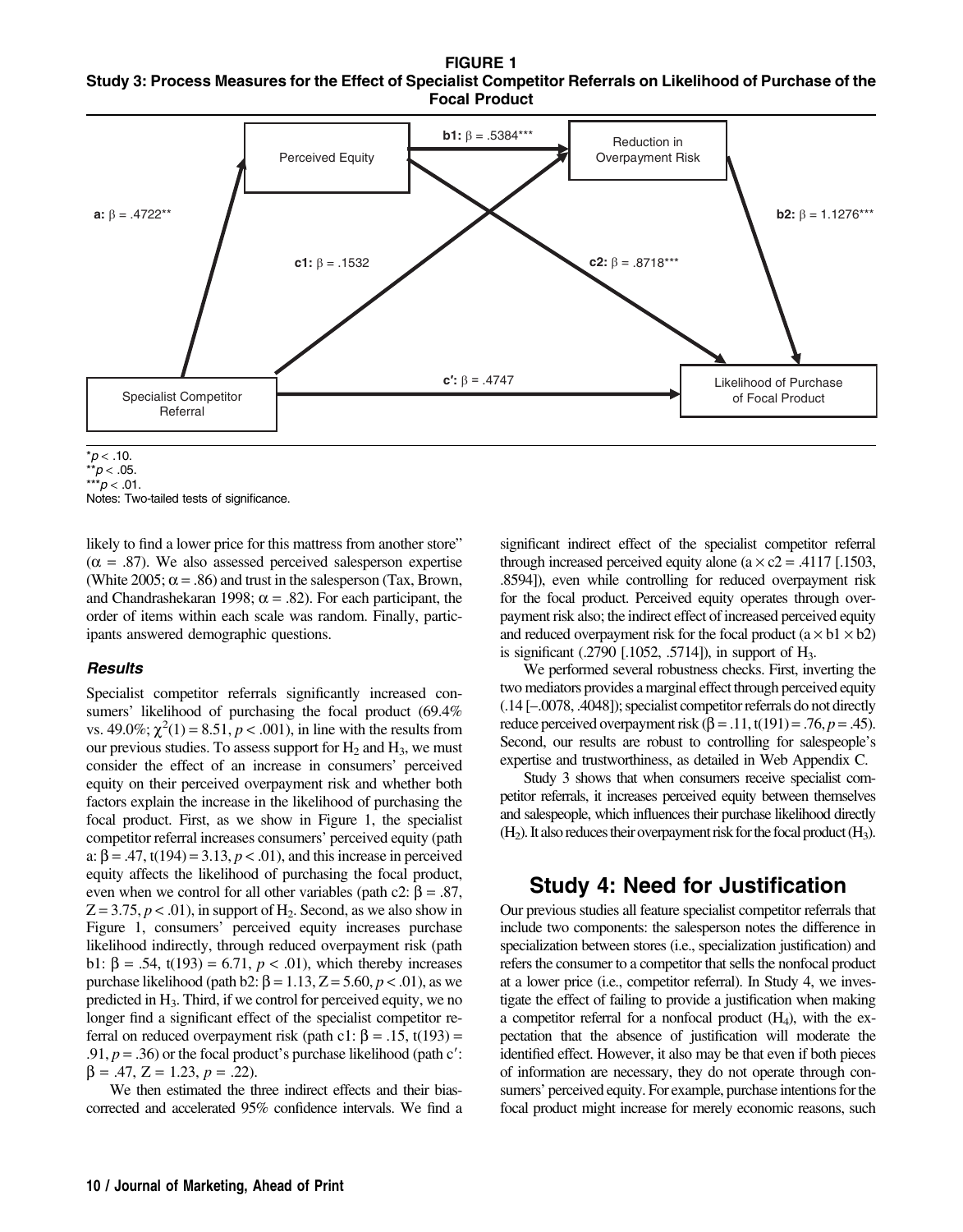



Notes: Giving a specialist competitor referral improves consumers' likelihood of purchasing the product (68.6% vs. 49.0%). Just giving a competitor referral (i.e., with no justification of price differences) does not significantly improve consumers' purchase likelihood (50.9%), nor does presenting only the specialist appeal (54%) (i.e., lack of specialization in the nonfocal product). These findings provide support for  $H_4$ .

that the referrals prompt consumers to shift their attention to the purchase of the pair of focal and nonfocal products and seek the best price for the combined offer (Hsee and Leclerc 1998). Alternatively, the economic component might not be necessary, if citing the seller's lack of specialization or the simple gesture of offering a competitor referral creates a social connection that encourages the consumer to prefer to buy from the seller (Dahl, Honea, and Manchanda 2005). With Study 4, we also seek to rule out these alternative explanations.

#### Method, Shopping Scenario, Manipulations, and Procedures

We recruited 207 mTurk participants and assigned them to four conditions (control, specialist information, competitor referral, specialist competitor referral) in a between-subjects design, using the same context as in Study 3. The scenario presentation was similar, such that they were confident the owner would reduce the price and thus initiated a negotiation. They read a statement in which the owner talked about the mattress and the bed frame and agreed to sell the mattress for \$975. Participants in the control condition received no further information before making their decision. Participants in the specialist competitor referral condition read that the owner added, "Unfortunately, we do not specialize in bed frames. But I'll just add that if you go a few blocks away to the nearby furniture store, you should be able to get a nearly identical bed frame for \$350."

Participants in the specialist information condition only saw the first part of this statement: "Unfortunately, we do not specialize in bedframes." Those in the competitor referral condition (without justification) only saw the second part: "I'll just add that if you go a few blocks away to the nearby furniture store, you should be able to get a nearly identical bed frame for \$350." All participants chose whether to accept, reject and counter, or reject the offer.

#### **Results**

We analyzed the probability that participants would accept the offer using logistic regression, with three condition indicators (and control as the default). Consistent with our prior findings, participants in the specialist competitor referral condition were more likely to accept the discounted offer for the mattress  $(68.6\%)$  than participants in the control condition  $(49.0\%;$  $\beta = .822, p = .05$ . Providing only the specialist information (54.0%;  $\beta$  = .20,  $p = .62$ ) or providing a competitor referral without justification (50.9%;  $\beta = .08$ ,  $p = .85$ ) did not increase participants' likelihood of purchasing the focal product compared with the control condition, in support of  $H_4$  (Figure 2).

This study provides support for  $H_4$ . It also shows that the effect cannot be solely attributed to consumers' expectation of decreased overall costs for their joint purchase of both products, nor did it result from salespeople simply creating a social connection with consumers by giving them a competitor referral or acknowledging a lack of specialization in the nonfocal product. It is the combination of a competitor referral for the nonfocal product and of a justification based on specialization differences that produces the positive effect of specialist competitor referrals.

## Study 5: Field Study

The preceding studies offer evidence that specialist competitor referrals are effective in posted price settings and in negotiations, even when consumers are incentivized. However, we have yet to provide causal evidence that they work in the field. In Study 5, we seek such evidence and also shift to a different purchase context, that of soliciting donations. This setting offers an interesting test of the effectiveness of specialist competitor referrals because charities often solicit donations by offering a small token gift, so the exchange forces consumers to estimate an "appropriate" amount to donate (De Bruyn and Prokopec 2013). However, consumers information about what is equitable (i.e., cost of the good) (Bolton, Warlop, and Alba 2003), such that "asking for a lot of money in exchange for a worthless token might be perceived as unfair" (Briers, Pandelaere, and Warlop 2007, p. 17). As such, donations solicited through such exchange can elicit equity concerns. We leverage a real-life setting, namely, UNICEF's annual Halloween fund-raiser, Trick-or-Treat for UNICEF. In support of this initiative, we obtained small painted pumpkins from a pumpkin farm, which we offered in exchange for a small donation to the charity. Thus, the pumpkins were the focal product, and we offered them for a suggested donation of \$10, higher than their retail price of \$4.50.6 In addition to creating uncertainty about the donation amount, our Halloween fund-raiser introduced a nonfocal

<sup>6</sup>In a separate sample, we assessed whether consumers would perceive overpayment risk for a painted pumpkin in our field study setup. We asked 80 respondents on mTurk whether they would expect to overpay for a painted pumpkin in the described setup  $(1 =$ "a great deal," and  $5 =$  "not at all"); we find that they would ( $M =$ 2.55; significantly different from the midpoint of scale,  $p < .01$ ).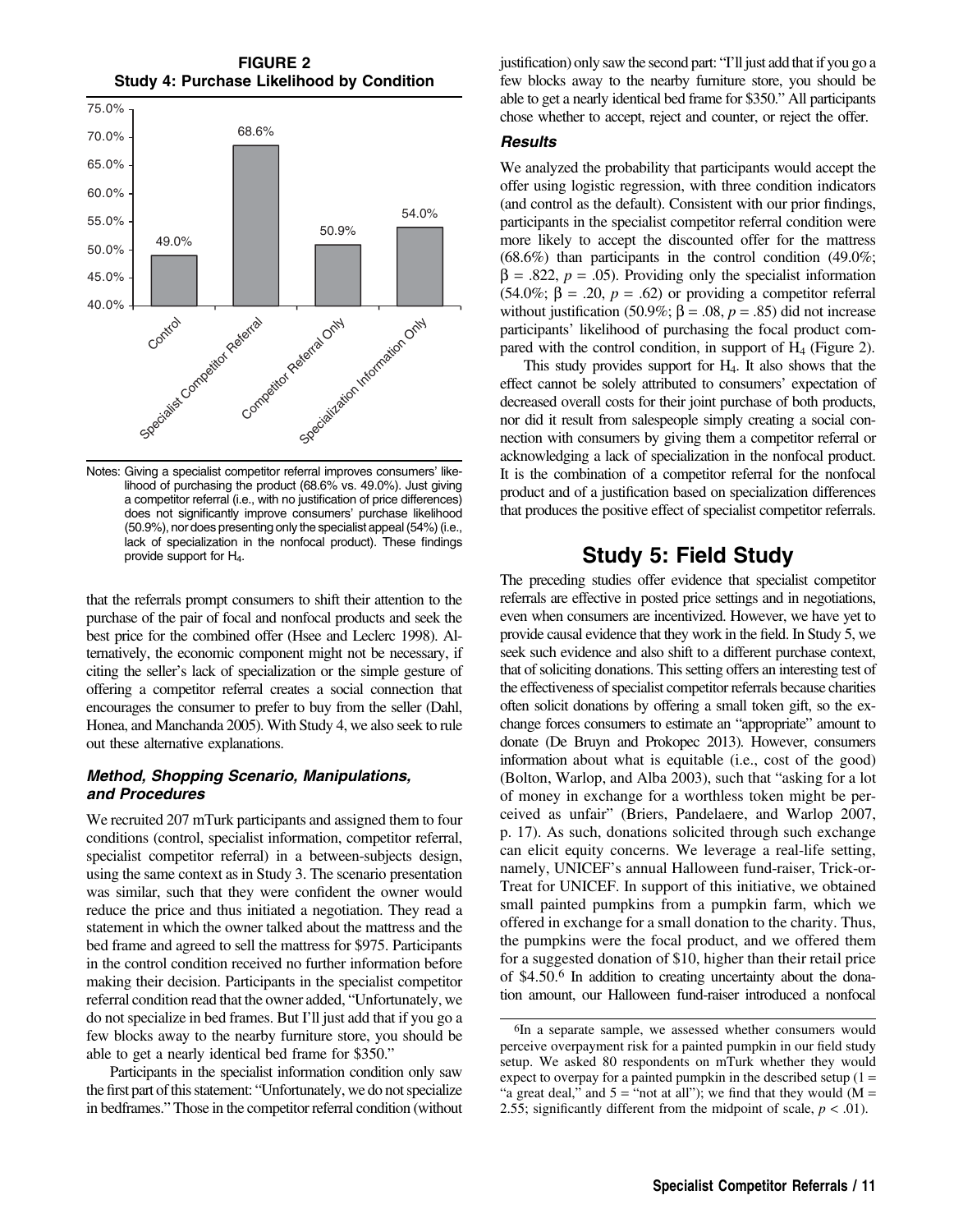TABLE 3 Study 5: Field Study Results

| <b>Condition</b>                  | <b>Visitors Who</b><br><b>Donated</b> | <b>Visitors Who Did Not</b><br><b>Donate</b> | <b>Proportion Who</b><br><b>Donated</b> | <b>Donations per</b><br><b>Visitor</b> |
|-----------------------------------|---------------------------------------|----------------------------------------------|-----------------------------------------|----------------------------------------|
| Specialist competitor<br>referral | 15                                    | 6                                            | 71.43%                                  | \$6.48                                 |
| Control                           |                                       |                                              | 42.11%                                  | \$4.05                                 |

product that was readily available elsewhere at a lower price: a "pumpkin carving accessory kit" to be sold for \$4. The grocery store behind the fundraising table sold the same item for \$2.

#### Method, Manipulations, and Data

We set up a table on a sidewalk in front of a grocery store (competitor), around the corner from its entrance (see Web Appendix D). A poster featured the logo of the Trick-or-Treat for UNICEF program, and on the table, we placed the small painted pumpkins, pumpkin carving accessory kits, and a sign that read, "Pumpkins for Halloween; Suggested Donation \$10." When a potential participant approached the table, a research assistant explained,

We are raising funds for UNICEF trick-or-treat through these pumpkins that a pumpkin farm donated to us. We take donations for the pumpkins, with a suggested amount of \$10. If you need some, we also have these carving tools for \$4 extra.

In the specialist competitor referral condition, the assistant added:

I'll tell you, though, we obtained these pumpkins through a donation from a pumpkin farm, but not the carving tools. In fact, I just saw that they are available at this grocery store for \$2.

This latter information was not provided in the control condition. By flipping a coin, we randomly determined which condition to assign to people at the start. We conducted this study on Friday evening (4:00–6:00 P.M.) and Saturday (11:00 A.M.–4:00 P.M.) (it was canceled Sunday due to rain), and because of the rate of traffic changes throughout the day, we switched the conditions after every hour. Specifying that the pumpkins were donated by a pumpkin farm established the difference between the source of the focal and nonfocal products (and a pumpkin farm is definitely a specialist in pumpkins) and provided a justification for why the pumpkin carving kit would be more expensive at the fundraising table than at the grocery store.7

During the sessions, 40 people interacted with the research assistants, so this number constitutes our sample size. We assigned 2 participants who donated without hearing the scripts to the control condition, because all the information shared in the control condition also was on display. Overall, 21 people were in the specialist competitor referral condition and 19 in the control condition.

#### **Results**

Among the participants, 10 people donated \$10 in exchange for pumpkins (6 referral, 4 control), 11 people donated but opted not to take a product in exchange (8 referral, 3 control), and 2 people paid \$4 in exchange for the carving kit (1 in each condition). Participants randomly assigned to the specialist competitor referral condition were more likely to donate (71.43%) than participants in the control condition (42.11%;  $\chi^2(1) = 3.56$ ,  $p = .06$ ). As Table 3 shows, giving a specialist competitor referral increased the odds of receiving a donation by 69.64% and increased the amount donated by 59.80%. Overall, this study raised \$213 for UNICEF: \$136.08 from the specialist competitor referral condition and \$76.95 from the control condition.

With Study 5, we demonstrate the effect of specialist competitor referrals in the context of consumers donating money to a charity in exchange for a small gift. This study thus replicates the effect in the field, in a distinct situation and price point (\$10).

# General Discussion

We show that salespeople who offer specialist competitor referrals for nonfocal products can increase the likelihood of their focal products' sales. Building on equity theory, we determine that this effect functions by increasing consumers' perceived equity and reducing perceived overpayment risk for the focal product. Without a credible justification for the price differential though (e.g., that the seller and competitor differ in their specializations), a competitor referral for nonfocal products is not sufficient to increase focal product sales.

An important practical concern is that specialist competitor referrals may result in losses of nonfocal product sales that could damage seller profitability as a whole. We do not find any such evidence in our experiments or field study (Studies 1 and 5), but it is important to delineate the conditions in which the net effect of specialist competitor referrals on sellers' profits might be negative. Therefore, in the Appendix, we detail the profit equations for the specialist competitor referral and control conditions and investigate situations in which the former are profitable. Across various levels of relative profit contributions by focal and nonfocal products and different baseline probabilities of purchasing

<sup>7</sup>To assess whether consumers saw a difference between UNICEF volunteers and the grocery store chain as differently able to obtain good prices on the carving tools (the specialization difference), we conducted an online test with 120 respondents on mTurk. We showed them the donation table setup, provided the information related to the specialist competitor referral condition, and asked them the focal question, "Which of the two stores do you think would be able to acquire the carving tools at a better price?" They responded on a mean-centered nine-point scale  $(-4 = "The grocerv]$ store chain should be able to acquire carving tools at a cheaper price than UNICEF," and  $4 =$  "UNICEF should be able to acquire carving tools at a cheaper price than the grocery store chain"). We found that the average evaluation on this scale was less than the midpoint  $(M = -0.71, t(125) = -2.90, p < 0.01)$  suggesting that people were more likely than not to see the grocery store as being able to get a better price on the carving tools than the UNICEF volunteers.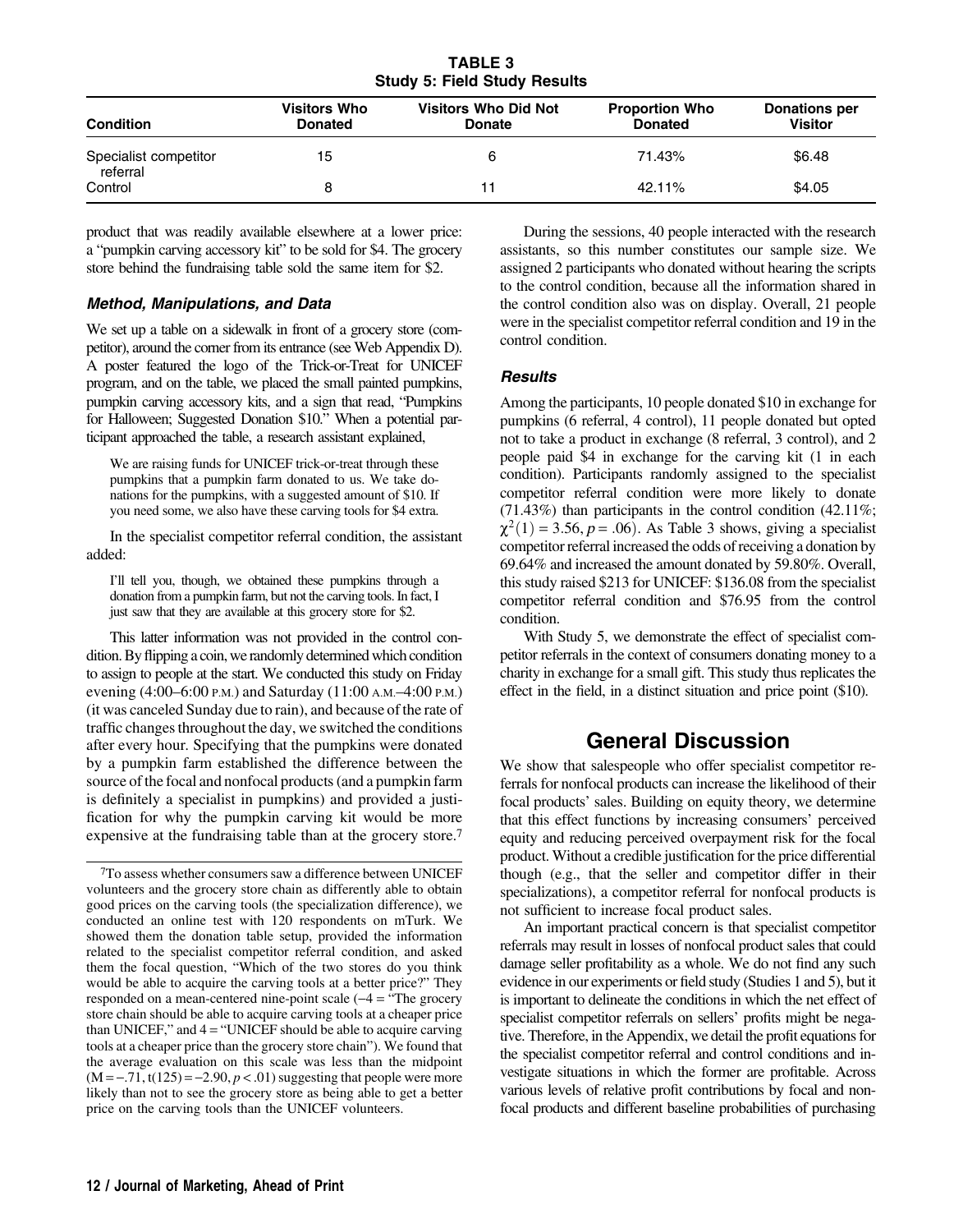the nonfocal products, we find that minimal increases in the focal products'sales can be sufficient for specialist competitor referrals to increase sellers' net profits. In particular, we suggest three factors to consider when trying to maximize main ways to maximize the effectiveness of the specialist competitor referral on total profits. First, as long as the probability of purchase of the nonfocal product does not decrease in the presence of the referral, any increase in purchase probability of the focal product will increase profits. Second, if the probability of purchase of the nonfocal product does decrease, profitability depends on (1) the ratio of the dollar margin of the focal and nonfocal products and (2) the decrease in odds of purchase of the nonfocal product. This implies that it is easiest to benefit from specialist competitor referrals when the dollar margin of the focal product is not much smaller than that of the nonfocal product, and when the odds that a consumer purchases the nonfocal product are relatively low in the absence of the referral.

Finally, we highlight that the positive effect of specialist competitor referrals is generalizable. Our study shows that salespeople use this strategy in practice, and it can increase the seller's profitability in various situations (see Appendix). With experiments, we show that the strategy significantly increases consumers' purchase likelihood for focal products across varied categories (paintings, mattresses, shoes,8 pumpkins), price conditions (posted price, negotiations, donations), and methodologies (online, field, with financial incentives). Taken together, our research identifies specialist competitor referrals as a useful sales strategy across many contexts.

#### Theoretical Implications

Referrals. Our main contribution is to the domain of referrals. First, we contribute to marketing literature on referrals by moving beyond consumer-to-consumer/word-of-mouth referrals and considering a setting in which both the source and the beneficiary are sellers (i.e., competitor referrals). For both consumer-to-consumer and competitor referrals, the purpose is to influence potential consumers. Thus, several factors that determine the influence of consumer-to-consumer referrals also could have a bearing on our findings, such as source trustworthiness and expertise (which moderates the influence of the source on the consumer; Gilly et al. 1998) and recipients' prior price knowledge (which affects whether recipients need the referral; Hada, Grewal, and Lilien 2010). In Study 3, we find that even if we control for perceived seller trustworthiness and expertise, our proposed mechanisms hold (see also Web Appendix C). However, perceptions of the trustworthiness of the salesperson and perceptions of equity appear intertwined. Kickul, Gundry, and Posig (2005) note that perceptions of equity relate strongly to trust; in a salesperson interaction, some level of trust may be necessary before consumers will regard the information as credible, even if the salesperson possesses relevant expertise (Liu and Leach 2001). In that spirit, we conducted an additional study and manipulated perceived trust in the salesperson (see Study W1 in Web Appendix E). Consistent with the idea that some trust is necessary, at low levels of trust, specialist competitor referrals appear ineffective.

As we noted, the effectiveness of specialist competitor referrals could also depend on the knowledge consumers already have about the price of the focal product at the seller's store. However, when we provide participants with additional information about typical discounts at the retailer (see Study W2 in Web Appendix F), we fail to find that consumers' prior knowledge moderates the influence of specialist competitor referrals. This study provides further evidence that our effect operates through changing consumers' perceived equity. That is, even if consumers know what a good input (price) would be, they remain uncertain about equity, because they lack information about the seller's inputs and outputs, so specialist competitor referrals likely remain effective. Thus, we also contribute by integrating equity theory into the domain of referrals.

Equity theory. Reducing consumers' perceived inequity leads to positive outcomes for sellers (Oliver and Swan 1989). However, as Xia, Monroe, and Cox (2004, p. 3) note, "equity theory uses buyer and seller input and output ratio as comparatives, [because] consumers usually do not know either seller's cost structure or other pertinent information to determine seller's input accurately." In turn, most research studying equity in seller– consumer interactions has focused on consumers' perceived price (un)fairness, which develops according to comparative transactions that involve different parties (Morales 2005). We show that a specialist competitor referral can *directly* influence consumers' perceptions of sellers' benefits without relying on actual comparatives, which are not always available or always in the seller's favor. We also show that even in a negotiation setting, which tends to evoke an initial sense of inequity and incentivizes participants to reach the lowest possible price, specialist competitor referrals can increase the likelihood that a consumer accepts an offered price.

Relatedly, Bolton, Warlop, and Alba (2003) reveal that consumers have a poor appreciation of the costs faced by sellers, such that they ignore anything other than the cost of goods, causing them to regard most sales transactions as inequitable. A competitor referral for nonfocal products, without the specialization justification, does not improve consumers' likelihood of purchasing the focal product, which may signal consumers' general disbelief about the seller's cost justifications (Bolton, Warlop, and Alba 2003). That is, providing a credible explanation for a price differential helps counter consumers' natural insensitivity to most price differences that these authors observed.

Overpayment risk. Related to the contributions to referrals domain and equity theory are our contributions to understanding of consumers' overpayment risk and how sellers can reduce it. First, referrals research has not explicitly studied the effect of referrals on consumers' price-related risk assessments; it mainly focuses on risk or uncertainty about product choices. By studying a situation in which overpayment risk is present, we show how specialist competitor referrals can effectively reduce overpayment risk. Second, Darke and Dahl (2003, p. 337) call for research into whether consumers look for equity in their purchases because "they may suspect that they typically pay too much for regular priced items." We respond that consumers seek equity in exchanges in which they perceive overpayment risk. Thus, we contribute to literature that investigates ways 8Available from the authors. to reduce consumers' overpayment risk, such as by posting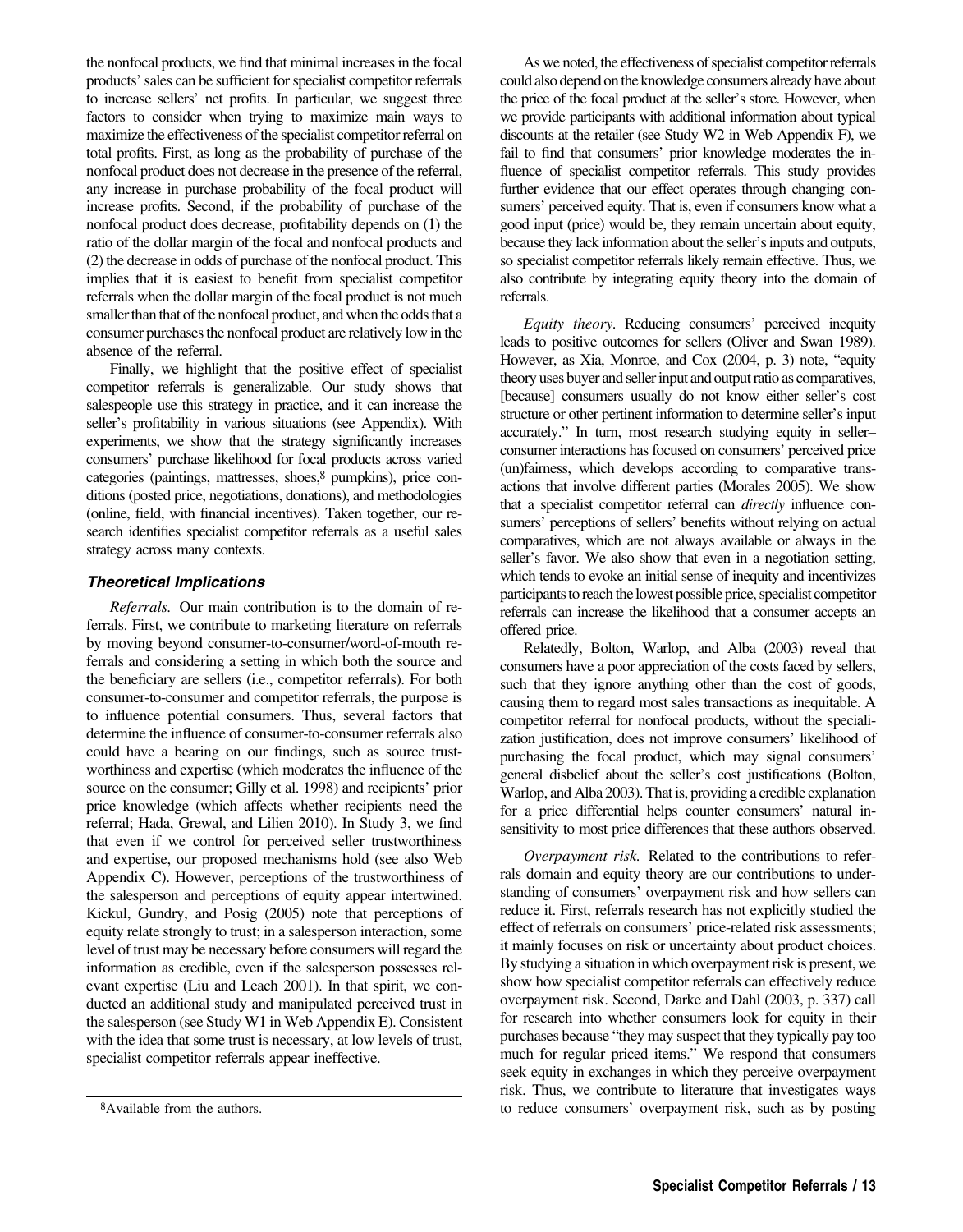higher prices and having salespeople offer lower, sale prices (Grewal, Monroe, and Krishnan 1998) or by providing lowprice guarantees (Dutta 2012). Because perceived overpayment risks can lead consumers to increase their search for the best price or postpone their purchase (Biswas, Dutta, and Pullig 2006), reducing these risks offers clear managerial benefits, as we elaborate next.

#### Managerial Implications

Our exploratory survey shows that although 71% of salespeople have used specialist competitor referrals, there is little consensus about whether the strategy is profitable. Our studies confirm that specialist competitor referrals can be effective at increasing sales of focal products. We also fail to find any evidence that they harm the sales of nonfocal products.

In the Appendix, we specify the conditions in which specialist competitor referrals are most likely to be profitable. In conjunction with our experimental studies and the mathematical profitability analysis, we offer some key takeaways for managers. First, even with conservative assumptions (e.g., a nonfocal product whose conditional purchase probability of 30% is reduced by half; equal dollar contribution margins for the focal and nonfocal products), increasing focal product sales by small amounts (e.g., 13%) can still make the strategy profitable. In our experiments, the average increase in focal product sales was typically much greater than would be necessary (40% in Study 1, 30% in Study 2, 69% in Study 5). Second, in the worst-case scenario (i.e., if the seller entirely loses the sale of the nonfocal product to the competitor), the profitability of the strategy depends on the relative margins of the focal and nonfocal products. Third, the nonfocal product does not have to be one that is a complement to the focal product. Specialist competitor referrals are effective even when the nonfocal product is likely to be sold with the focal product (as our field study shows; pumpkin carving kits are not a complement to painted pumpkins), and profitable.

The strategy also can be helpful when engaging in negotiations. Consumers increasingly negotiate with sellers, for products ranging from Chelsea Clocks priced at several hundred dollars to Jos. A. Bank shirts; as one consumer commented, "I know these things are significantly marked up. I said 'I'm buying three; I'd like 15 or 20 percent off'" (Clifford 2012). Specialist competitor referrals help sellers assure consumers that they are getting the lowest price possible and encourage the sale. Our field study also showcases how charities soliciting donations could use specialist competitor referrals to enhance their chances of success.

Finally, by granting specialist competitor referrals, salespeople can use the information they have about competitors and their prices to increase their sales in a manner that does not require them to reduce their prices, as long as they can justify the discrepancy. That is, in our studies, the seller did not offer a discount on the nonfocal product, even after admitting that the competitor offered a lower price. We did not explore the long-term benefits of this strategy, though their potential is clear; in particular, giving specialist competitor referrals might lead to repeat business and stronger relationships with consumers.

#### Limitations and Further Research

Specialist competitor referrals might operate in other contexts. Economics research that investigates referral fees (Arbatskaya and Konishi 2012) and other incentives for competitor referrals (Park 2005) suggests that it is not in the best interest of the seller to provide these referrals. However, salespeople already use this sales strategy (as our exploratory study shows), and we highlight the conditions under which it can benefit the seller. Further research accordingly might address different situations in which specialist competitor referrals help sellers, such as in business-tobusiness industries or contexts marked by relationships between the seller and the competitor.

In addition, we identify a credible justification based on the difference in specialization between the seller and the competitor as a moderator of the effect of competitor referrals on consumers' purchase likelihood. This difference in specialization might manifest in differences in prices between the two competitors (as we study), or it could manifest as a difference in the quality of the products being offered. That is, if the consumer was price insensitive but uncertain about quality levels, then the seller could benefit by giving a specialist competitor referral for a competitor who sells higher-quality nonfocal products at a higher price (e.g., a frame store doing custom framework). Future research could consider these different kinds of competitor referrals for nonfocal products.

We have attempted to set widely different price levels (from a \$10 pumpkin to a \$1,000 mattress), but the effect still could differ at other price points or levels of involvement. Higher price points tend to incur greater price fluctuations (e.g., buying a car), so specialist competitor referrals may have particularly substantial impacts on these consumers, who likely are involved and concerned about both equity and overpayment risk (Viswanathan et al. 2007). We do not necessarily expect that the effect would be stronger (or weaker) as the price changes or for all situations in which consumers are highly involved. Indeed, although the price is probably the most commonly used proxy for involvement, in many situations, prices can be low when consumers are involved (Laurent and Kapferer 1985). We purposefully focused on situations marked by at least some minimal level of involvement due to perceived overpayment risk; such additional research might manipulate levels of involvement to test their effects.

Finally, a specialist competitor referral could have longterm consequences beyond the short-term outcome of purchase likelihood of the focal product. In this sense, our research can be considered in conjunction with studies that identify other benefits of greater perceived equity, such as increased consumer satisfaction. Traditional word of mouth and referrals offer sellers excellent long-term benefits (e.g., Kumar, Petersen, and Leone 2010). Accordingly, to the extent that the salesperson is truthful when making a specialist competitor referral, the effect should remain positive. However, we would be remiss if we did not acknowledge the potential for negative consequences. For example, the repeated use of specialized competitor referrals could reduce their effectiveness, or consumers might start their search process at the referred competitor for their next occasion. These potential long-term consequences provide ample opportunity for further research.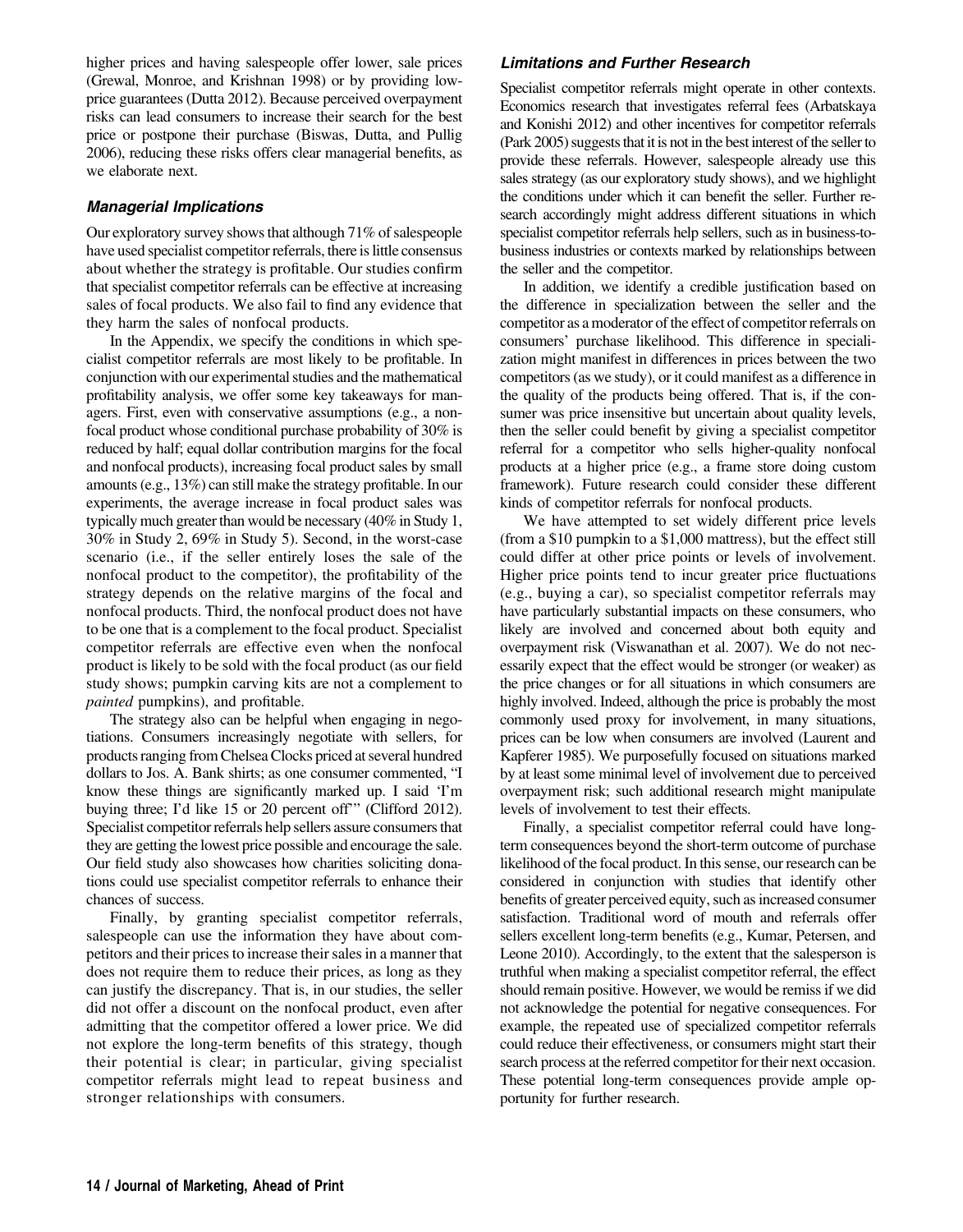#### Conclusion

Competitor referrals come in many forms; the most famous example is probably from the classic movie Miracle on 34th Street, when Kris Kringle refers Macy's consumers to a toy store competitor just before Christmas. The premise of such a competitor referral is to sacrifice the first sale in hopes of longterm benefits. We show that competitor referrals can even be profitable without sacrificing a focal sale, if the referral is for a lower-priced nonfocal product that the competitor specializes in. Furthermore, in giving such a competitor referral, Kris Kringle would not only have increased Macy's sales but might have also gained loyal customers.

# Appendix: Conditions for Profitability of Specialist Competitor Referral

#### Conditions for Profitability of Specialist Competitor Referrals

Specialist competitor referrals for nonfocal products can increase focal product sales, but it is possible that in some conditions, specialist competitor referrals decrease nonfocal product sales. Although we find no statistical evidence for this in our studies, a decrease in nonfocal product sales could decrease profits. We therefore consider the parameters associated with the profitable use of specialist competitor referrals as a sales strategy, such that they produce a net gain in sellers' profits. We formulate profit equations for both the control and specialist competitor referral (SCR) conditions to determine the minimum focal product sales increase needed for the seller to profit.

#### Profit Equations

Let  $\phi_F$  and  $\phi_{NF}$  be the profit contributions from each sale of a focal and nonfocal product, respectively. Then let  $P(F)$  and  $P<sup>SCR</sup>(F)$  reflect the probabilities that a consumer buys the focal product in the control and specialist competitor referral conditions, respectively, and let  $\overline{P(NF)}$  and  $\overline{P^{SCR}(NF)}$  reflect the probabilities that a consumer purchases the nonfocal product in each condition. Assuming that  $\phi_F$  and  $\phi_{NF}$  remain the same across both conditions (i.e., the seller does not provide a discount on the nonfocal product after providing a specialist competitor referral), the equations for expected profits  $\Pi_{\rm C}$  and  $\Pi_{SCR}$  are

(A1) 
$$
\Pi_C = \phi_F P(F) + \phi_{NF} P(NF) \text{ and}
$$

$$
\Pi_{SCR} = \phi_F P^{SCR}(F) + \phi_{NF} P^{SCR}(NF).
$$

The consumer might purchase only a focal product, but it is safe to assume that a consumer seeking the focal product would not purchase the nonfocal product from the seller without also buying the focal product (i.e.,  $P(NF|F = 0) =$  $P<sup>SCR</sup>(NF|F = 0) = 0$ . This possibility is particularly unlikely when the nonfocal product's purchase depends on the purchase of the focal product (e.g., a frame is unlikely to be useful

FIGURE A1 Minimal Lift in  $P^{SCR}(F)$  over  $P(F)$  Necessary to Maintain  $\Pi_{\text{SCR}} \geq \Pi_{\text{C}}$ 



 $P^{SCR}(NF|F) = .25$   $\longrightarrow P^{SCR}(NF|F) = .15$  $P^{SCR}(NF|F) = .05$ 

<sup>a</sup>Values of  $\phi_F/\phi_{\sf NF}$  (x-axis) represent the proportion of contributions by the focal and nonfocal products. For example, when this value is .5, the focal product brings in half as much contribution as the nonfocal product. In that case, when  $P^{SCR}({\sf NF}|{\sf F}) = .05$  (i.e., probability of purchase of the nonfocal product is reduced by 50%),  $P^{SCR}(F) > 1.0909 \times P(F)$ still leads to increased contributions.

<sup>b</sup>For example, when  $\phi_F/\phi_{NF} = 2$ , the focal product brings in twice as much contribution as the nonfocal product. In that case, when  $P^{SCR}({NF}|F) = .05$ (i.e., probability of purchase of the nonfocal product is reduced from 30% to 5%),  $P^{SCR}(F) > 1.1220 \times P(F)$  still leads to an increased contributions.

without a painting), which is the focus of the consumer's interest in the first place. With these assumptions, we can simplify the expected profit Equation A1 to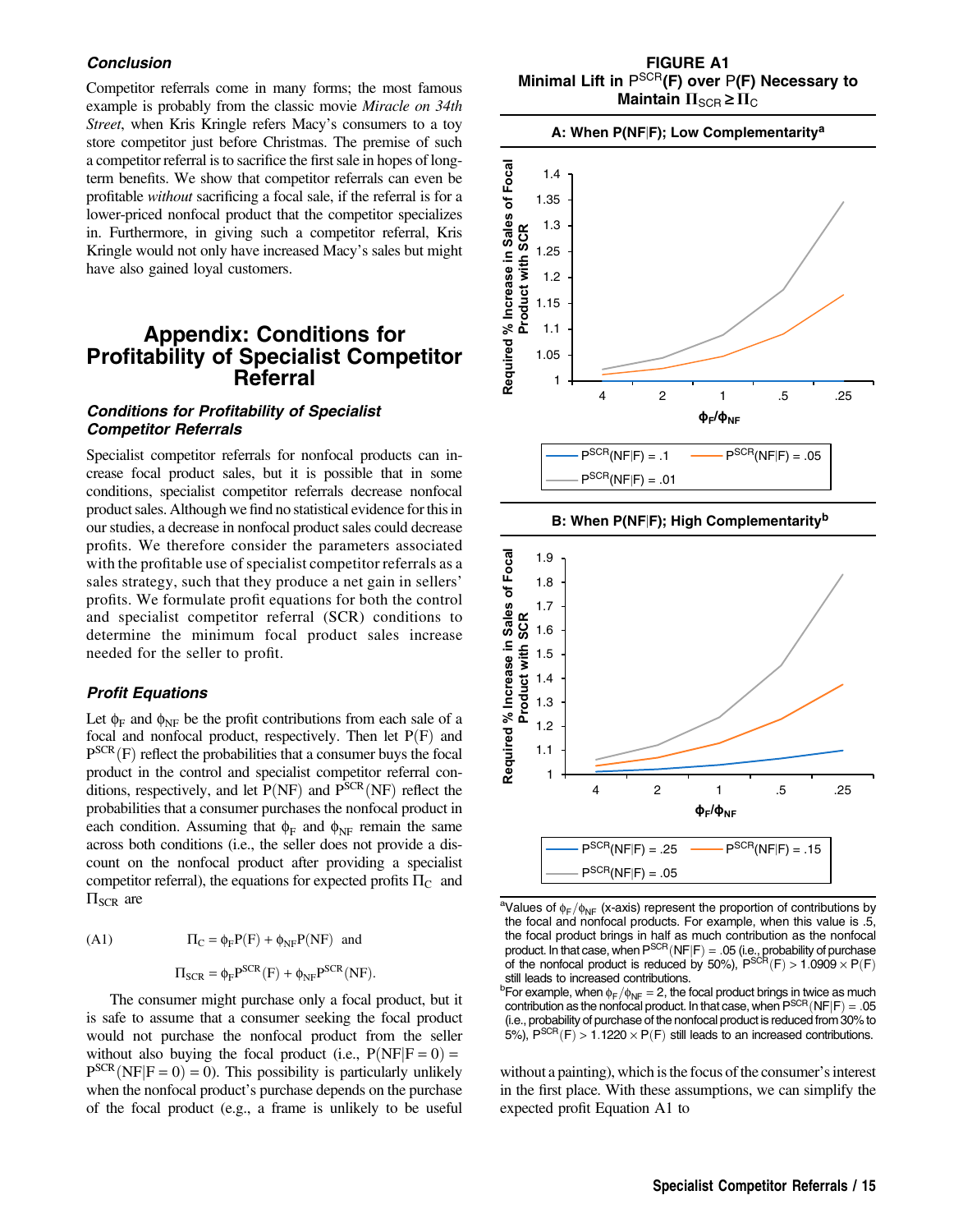$$
\Pi_{SCR} = \varphi_F P^{SCR}(F) + \varphi_{NF} P^{SCR}(NF|F) P^{SCR}(F).
$$

To identify the necessary increase in the probability of purchasing of the focal product to guarantee an increase in profits, we next compute the difference in expected profits:

$$
(A3)
$$

$$
\Pi_{SCR} - \Pi_C = \phi_F \left( P^{SCR}(F) - P(F) \right) + \phi_{NF} \left( P^{SCR}(NF|F) P^{SCR}(F) - P(NF|F)P(F) \right),\
$$

from which we obtain the following insights.

Profitability of SCR when the probability of purchasing the nonfocal product does not decrease. If  $P<sup>SCR</sup>(NF|F) = P(NF|F)$ , as we observed (i.e., the specialist competitor referral does not affect the probability of purchase of the nonfocal product), then any increase in the probability of purchase of the focal product increases profits. To see this point, let  $P^{SCR}(NF|F) = P(NF|F) = p$  be that probability. In this case, Equation A3 simplifies to

$$
(A4) \t \Pi_{SCR} - \Pi_C = (\phi_F + p\phi_{NF}) (P^{SCR}(F) - P(F)),
$$

which will be positive for any  $P^{SCR}(F) > P(F)$ .

Profitability of SCR when the probability of purchase of the focal product increases but the probability of purchase of the nonfocal product decreases. In situations in which  $P<sup>SCR</sup>(F) > P(F)$  and  $P<sup>SCR</sup>(NF|F) < P(NF|F)$ , the profitability difference between the two strategies depends on the relative contribution of the two product sales ( $(\phi_{NF}/\phi_F)$ ) and the decrease in the probability of the purchase of the nonfocal product between conditions  $(P^{SCR}(NF|F)/P(NF|F))$  that would thus occur.

To illustrate, let  $P<sup>SCR</sup>(F)/P(F)$  be the lift in purchase probability of the focal product obtained due to the specialist competitor referral. After we set Equation A3 to 0, isolating for this ratio provides us the minimum increase of  $P^{SCR}(F)$  over  $P(F)$ , such that the difference in profits remains positive conditional on nonfocal product purchase probabilities and relative contributions:

$$
\text{(A5)} \qquad \qquad \frac{\text{pSCR}(F)}{P(F)} = \frac{1 + \frac{\phi_{\text{NF}}}{\phi_F} P(\text{NF}|F)}{1 + \frac{\phi_{\text{NF}}}{\phi_F} \text{pSCR} \quad (\text{NF}|F)}.
$$

Equation A5 provides several observations. When  $\phi_F$  $\gg \phi_{\rm NF}$  (i.e., the focal product makes a much higher contribution to profits than the nonfocal product), any decrease of nonfocal product sales ( $P<sup>SCR</sup>(NF|F)$  relative to  $P(NF|F)$ ) has little impact on the required lift for the probability of purchase of the focal product to achieve an increase in profit.

In the worst-case scenario,  $P^{SCR}(NF|F) = 0$ , and the specialist competitor referral completely eliminates sales of the nonfocal product. This situation is highly unlikely, considering the presence of hassle costs (e.g., having to travel to another store) and the perception of equity generated by the referral, but in this case, the required increase in purchase probability of the focal product to achieve an increase in profits (Equation 5) would fall to  $1 + (\phi_{NF}/\phi_F)P(NF|F)$ . Any increase of  $P^{SCR}(NF|F)$ 

from 0 would reduce the lift needed for SCR to ensure a profit. And, to ensure a profit, the lift required in the sales of the focal product increases with the margin of the nonfocal products and  $P(NF|F)$ ; the lift required decreases as the margin from the focal product decreases.

Furthermore, the probability of purchase of the nonfocal product  $P(NF|F)$  limits the effect of any lost sales of the nonfocal product on potential profit. At  $P(NF|F) = 1$ , the specialist competitor referral ruins a guaranteed nonfocal product sale, and the necessary lift to achieve a profit is given by  $1 + (\phi_{\text{NF}}/\phi_F)$ . If product sales contribute equally to profits (i.e.,  $\phi_F = \phi_{NF}$ ), the probability of purchase of the focal product would have to double. However, at  $P(NF|F) = .1$ , the necessary lift in purchase probability of the focal product will be 10% of the ratio of their contributions to profits, so even here, the necessary lift would be 1.2. Highlighting nonfocal products whose sales probability are low in specialist competitor referrals thus increases the seller's profits.

We present some illustrations in Figure A1. Given the relative contributions of the focal and nonfocal products  $(\phi_F/\phi_{NF})$ , and the purchase probability for the nonfocal product under the SCR ( $P^{SCR}(NF|F)$ ) and control ( $P(NF|F)$ ) conditions, Figure A1 presents the lift in focal product purchase probability needed to achieve additional profits under SCR. Notably, even in the case that (1) the nonfocal product has a 30% probability of purchase  $(P(NF|F) = .30)$  (that is, high complementarity $9$ , (2) this probability is reduced by half  $(P<sup>SCR</sup>(NF|F)=.15)$ , and (3) the nonfocal product contributes as much to profit as the focal product  $(\phi_{\rm F}/\phi_{\rm NF} = 1)$ , the minimum lift in the purchase profitability of the focal product would be 1.1304 (13%; from 30% to 33.91%).

Illustrations of profitability using experimental data. We illustrate the seller's possible profits with examples from our experiments. In the art gallery context (Study 1), the seller offered the painting at \$215 and the frame at \$70. It is difficult to obtain margin information for art, but industry insights $10$ suggests that art gallery margins are typically around 50% of the selling price. Assuming conservatively that the same margin applies to frames and that the probability of purchase of the nonfocal product would decrease from 16.1% to 9.6%, as observed, the art gallery would have to increase the probability of purchase of the focal product by 1.02 to be profitable. In Study 1, we estimated the increase to shift from 39.7% to 55.7%, which implies a lift of 1.403, greater than 1.02.

For mattresses, the margins are similar (approximately 50%).11 For the mattress sold at \$1,125 and the bed frame priced

10See [https://www.quora.com/What-percentage-cut-do-art-dealers](https://www.quora.com/What-percentage-cut-do-art-dealers-galleries-make-on-selling-art)[galleries-make-on-selling-art.](https://www.quora.com/What-percentage-cut-do-art-dealers-galleries-make-on-selling-art)

11See [https://www.themattressunderground.com/mattress-forum/](https://www.themattressunderground.com/mattress-forum/index/13826-average-markup-in-a-showroom.html) [index/13826-average-markup-in-a-showroom.html.](https://www.themattressunderground.com/mattress-forum/index/13826-average-markup-in-a-showroom.html)

<sup>9</sup>When the purchase probability of a nonfocal product given the purchase of a focal product,  $P^{SCR}(NF|F)$ , is high, it indicates complementarity between the two products. Note that we do not consider complementarity when we study the effectiveness of a specialist competitor referral, and the strategy should still be effective (as Study 5 shows; pumpkin carving tools are not necessarily complementary to *painted* pumpkins).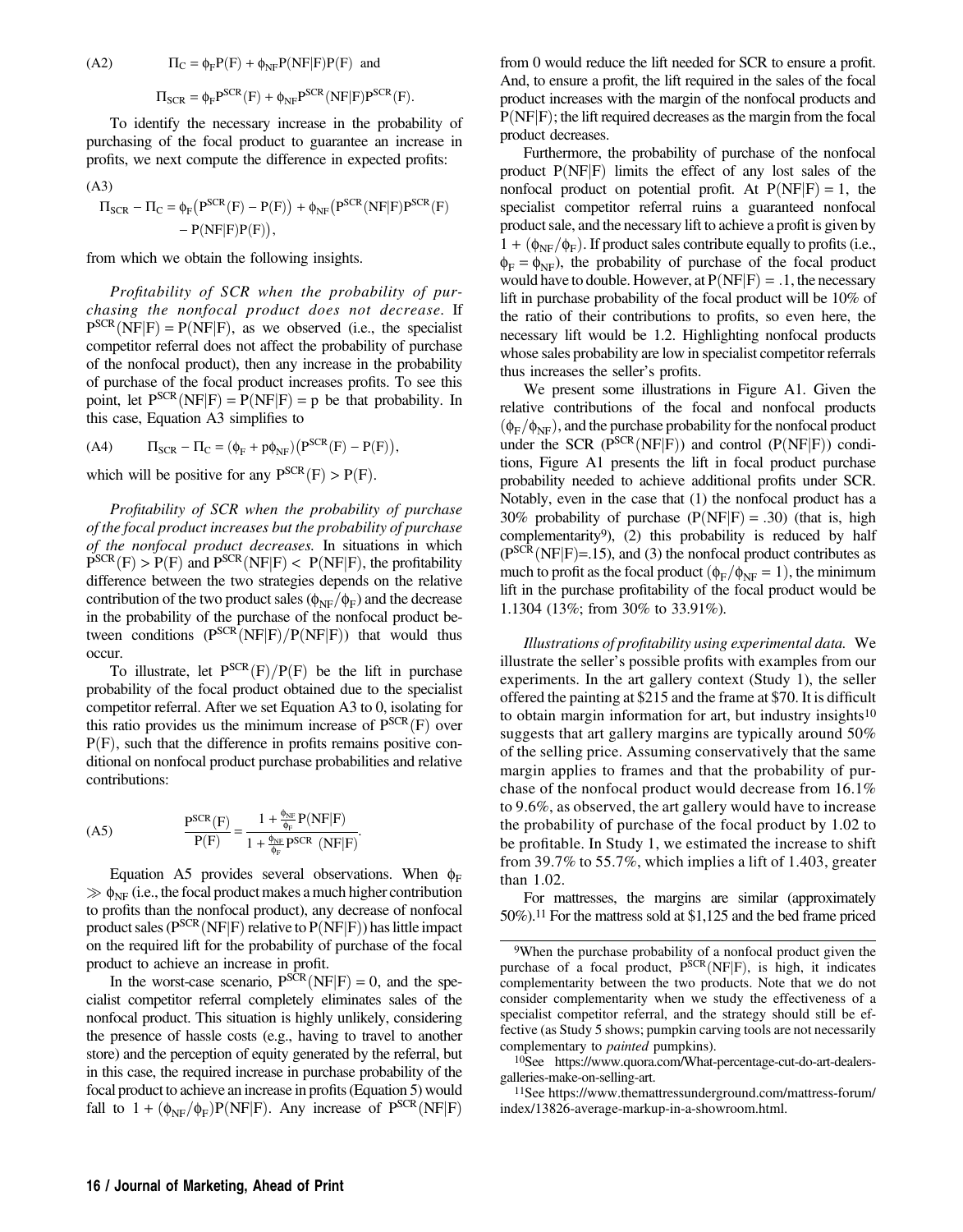at \$500 (Study 2), we did not gather data on the percentage of people who would buy the bed frame from the mattress store in both conditions. However, if the lift occurs at an increase of 1.30 (63.3% vs. 48.8%), and in the specialist competitor referral condition the purchase rate for the bed frame is 5%, then the purchase rate of the bed frame in the control condition would

## **REFERENCES**

- Adams, J. Stacy (1965), "Inequity in Social Exchange," in Advances in Experimental Social PsychologyLeonard Berkowitz, ed. Cambridge, MA: Academic Press, 267–99.
- Anderson, Eugene W. (1998), "Customer Satisfaction and Word of Mouth," Journal of Service Research, 1 (1), 5–17.
- Arbatskaya, Maria, and Hideo Konishi (2012), "Referrals in Search Markets," International Journal of Industrial Organization, 30 (1), 89–101.
- Balakrishnan, P.V. Sundar, Charles Patton, and Philip A. Lewis (1993), "Toward a Theory of Agenda Setting in Negotiations," Journal of Consumer Research, 19 (4), 637–54.
- Bergen, Mark, Shantanu Dutta, and Steven M. Shugan (1996), "Branded Variants: A Retail Perspective," Journal of Marketing Research, 33 (1), 9–19.
- Berger, Jonah (2014), "Word of Mouth and Interpersonal Communication: A Review and Directions for Future Research," Journal of Consumer Psychology, 24 (4), 586–607.
- Berger, Jonah, and E.M. Schwartz (2011), "What Drives Immediate and Ongoing Word of Mouth?" Journal of Marketing Research, 48 (5), 869–80.
- Biswas, Abhijit, Sujay Dutta, and Chris Pullig (2006), "Low Price Guarantees as Signals of Lowest Price: The Moderating Role of Perceived Price Dispersion," Journal of Retailing, 82 (3), 245–57.
- Biswas, Abhijit, Chris Pullig, Mehmet I. Yagci, and Dwane H. Dean (2002), "Consumer Evaluation of Low Price Guarantees: The Moderating Role of Reference Price and Store Image," Journal of Consumer Psychology, 12 (2), 107–18.
- Blanchard, Simon J., Kurt A. Carlson, and Jamie D. Hyodo (2016), "The Favor Request Effect: Requesting a Favor from Consumers to Seal the Deal," Journal of Consumer Research, 42 (6), 985-1001.
- Bolton, Lisa E., Luk Warlop, and Joseph W. Alba (2003), "Consumer Perceptions of Price (Un)fairness," Journal of Consumer Research, 29 (4), 474–91.
- Bolton, Patrick, Xavier Freixas, and Joel Shapiro (2007), "Conflicts of Interest, Information Provision, and Competition in the Financial Services Industry," Journal of Financial Economics, 85 (2), 297–330.
- Bower, Amanda B., and James G. Maxham III (2012), "Return Shipping Policies of Online Retailers: Normative Assumptions and the Long-Term Consequences of Fee and Free Returns," Journal of Marketing, 76 (5), 110–24.
- Briers, Barbara, Mario Pandelaere, and Luk Warlop (2007), "Adding Exchange to Charity: A Reference Price Explanation," Journal of Economic Psychology, 28 (1), 15–30.
- Brown, Christina L., and Aradhna Krishna (2004), "The Skeptical Shopper: A Metacognitive Account for the Effects of Default Options on Choice," Journal of Consumer Research, 31 (3), 529–39.
- Campbell, Margaret C. (2007), "Says Who? How the Source of Price Information and Affect Influence Perceived Price (Un)fairness," Journal of Marketing Research, 44 (2), 261–71.
- Chevalier, Judith A., and Dina Mayzlin (2006), "The Effect of Word of Mouth on Sales: Online Book Reviews," Journal of Marketing Research, 43 (3), 345–54.

have to be at least 90% to compensate for the lower purchase rate of the mattress. Even with these very conservative assumptions for nonfocal product margins (matching the focal product) and purchases (only 5%), the increase in purchase probability due to the mattress is sufficient for specialist competitor referrals to be a profitable sales strategy.

- Cialdini, Robert B. (1999), "Of Tricks and Tumors: Some Little-Recognized Costs of Dishonest Use of Effective Social Influence," Psychology and Marketing, 16 (2), 91-98.
- Clifford, Stephanie (2012). "Knowing Cost, the Customer Sets the Price," New York Times (March 27), [https://www.](https://www.nytimes.com/2012/03/28/business/retailers-rush-to-adjust-to-price-smart-shoppers.html) [nytimes.com/2012/03/28/business/retailers-rush-to-adjust](https://www.nytimes.com/2012/03/28/business/retailers-rush-to-adjust-to-price-smart-shoppers.html)[to-price-smart-shoppers.html.](https://www.nytimes.com/2012/03/28/business/retailers-rush-to-adjust-to-price-smart-shoppers.html)
- Dahl, Darren W., Heather Honea, and Rajesh V. Manchanda (2005), "Three Rs of Interpersonal Consumer Guilt: Relationship, Reciprocity, Reparation," Journal of Consumer Psychology, 15 (4), 307–15.
- Darke, Peter R., and Darren W. Dahl (2003), "Fairness and Discounts: The Subjective Value of a Bargain," Journal of Consumer Psychology, 13 (3), 328–38.
- De Bruyn, Arnaud, and Sonja Prokopec (2013), "Opening a Donor's Wallet: The Influence of Appeal Scales on Likelihood and Magnitude of Donation," Journal of Consumer Psychology, 23 (4), 496–502.
- Dellarocas, Chrysanthos (2003), "The Digitization of Word of Mouth: Promise and Challenges of Online Feedback Mechanisms," Management Science, 49 (10), 1407–24.
- DelVecchio, Devon (2005), "Deal-Prone Consumers' Response to Promotion: The Effects of Relative and Absolute Promotion Value," Psychology and Marketing, 22 (5), 373–91.
- Dixon, Andrea L., Rosann L. Spiro, and Maqbul Jamil (2001), "Successful and Unsuccessful Sales Calls: Measuring Salesperson Attributions and Behavioral Intentions," Journal of Marketing, 65 (3), 64–78.
- Dutta, Sujay (2012), "Vulnerability to Low Price Signals: An Experimental Study of Effectiveness of Genuine and False Signals," Journal of Retailing, 88 (1), 156–67.
- Garicano, Luis, and Tano Santos (2004), "Referrals," American Economic Review, 94 (3), 499–525.
- Gilly, Mary C., John Graham, Mary Wolfinbarger, and Laura J. Yale (1998), "A Dyadic Study of Interpersonal Information Search," Journal of the Academy of Marketing Science, 26 (2), 83–100.
- Goff, Brent G., James S. Boles, Danny N. Bellenger, and Carrie Stojack (1997), "The Influence of Salesperson Selling Behaviors on Customer Satisfaction with Products," Journal of Retailing, 73 (2), 171–83.
- Grassi, Simona, and Albert Ching-to Ma (2016), "Information Acquisition, Referral, and Organization," RAND Journal of Economics, 47 (4), 935–60.
- Grewal, Dhruv, Jerry Gotlieb, and Howard Marmorstein (1994), "The Moderating Effects of Message Framing and Source Credibility on the Price–Perceived Risk Relationship," Journal of Consumer Research, 21 (1), 145–53.
- Grewal, Dhruv, Kent B. Monroe, and Ramayya Krishnan (1998), "The Effects of Price-Comparison Advertising on Buyers' Perceptions of Acquisition Value, Transaction Value, and Behavioral Intentions," Journal of Marketing, 62 (2), 46–59.
- Grewal, Dhruv, and Arun Sharma (1991), "The Effect of Salesforce Behavior on Customer Satisfaction: An Interactive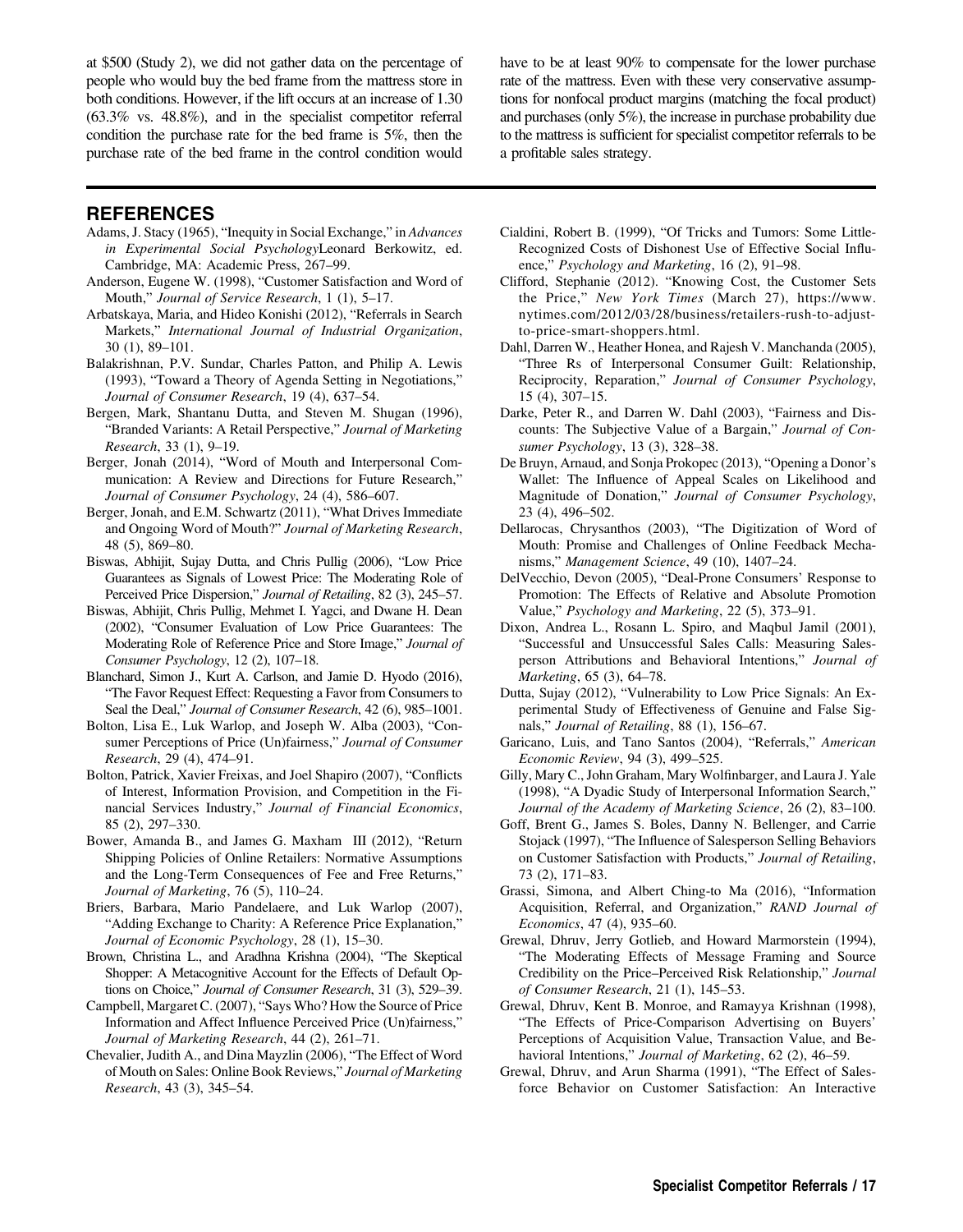Framework," Journal of Personal Selling & Sales Management, 11 (3), 13–23.

- Hada, Mahima, Rajdeep Grewal, and Gary L. Lilien (2010), "Referral Equity and Referral Management: The Supplier Firm's Perspective," Review of Marketing Research, 7, 93–144.
- Hada, Mahima, Rajdeep Grewal, and Gary L. Lilien (2014), "Supplier-Selected Referrals," Journal of Marketing, 78 (2), 34–51.
- Harris, Clyde E., and Rosann L. Spiro (1981), "Training Implications of Salesperson Influence Strategy," Journal of Personal Selling & Sales Management, 1 (2), 10–17.
- Haws, Kelly L., and William O. Bearden (2006), "Dynamic Pricing and Consumer Fairness Perceptions," Journal of Consumer Research, 33 (3), 304–11.
- Herrmann, Andreas, Lan Xia, Kent B. Monroe, and Frank Huber (2007), "The Influence of Price Fairness on Customer Satisfaction: An Empirical Test in the Context of Automobile Purchases," Journal of Product and Brand Management, 16 (1), 49–58.
- Hsee, Christopher K., and France Leclerc (1998), "Will Products Look More Attractive When Presented Separately or Together?" Journal of Consumer Research, 25 (2), 175–86.
- Janakiraman, Narayan, Robert J. Meyer, and Andrea C. Morales (2006), "Spillover Effects: How Consumers Respond to Unexpected Changes in Price and Quality," Journal of Consumer Research, 33 (3), 361–69.
- Kahneman, Daniel, Jack L. Knetsch, and Richard Thaler (1986), "Fairness as a Constraint on Profit Seeking: Entitlements in the Market," American Economic Review, 76 (4), 728–41.
- Kickul, Jill, Lisa K. Gundry, and Margaret Posig (2005), "Does Trust Matter? The Relationship Between Equity Sensitivity and Perceived Organizational Justice," Journal of Business Ethics, 56 (3), 205–18.
- Kirmani, Amna, and Margaret C. Campbell (2004), "Goal Seeker and Persuasion Sentry: How Consumer Targets Respond to Interpersonal Marketing Persuasion," Journal of Consumer Research, 31 (3), 573–82.
- Kohli, Ajay K., Tasadduq A. Shervani, and Goutam N. Challagalla (1998), "Learning and Performance Orientation of Salespeople: The Role of Supervisors," Journal of Marketing Research, 35 (2), 263–74.
- Kumar, V., J. Andrew Petersen, and Robert P. Leone (2010), "Driving Profitability by Encouraging Customer Referrals: Who, When, and How," Journal of Marketing, 74 (5), 1-17.
- Lakhani, Karim R., and Eric Von Hippel (2003), "How Open Source Software Works: 'Free' User-to-User Assistance," Research Policy, 32 (6), 923–43.
- Lapidus, Richard S., and Lori Pinkerton (1995), "Customer Complaint Situations: An Equity Theory Perspective," Psychology and Marketing, 12 (2), 105–22.
- Laurent, Gilles, and Jean-Noel Kapferer (1985), "Measuring Consumer Involvement Profiles," Journal of Marketing Research, 22 (1), 41–53.
- Liu, Annie H., and Mark P. Leach (2001), "Developing Loyal Customers with a Value-Adding Sales Force: Examining Customer Satisfaction and the Perceived Credibility of Consultative Salespeople," Journal of Personal Selling & Sales Management, 21 (2), 147–56.
- Mallalieu, Lynnea (2006), "Consumer Perception of Salesperson Influence Strategies: An Examination of the Influence of Consumer Goals," Journal of Consumer Behaviour, 5 (3), 257–68.
- Mayzlin, Dina, and Hema Yoganarasimhan (2012), "Link to Success: How Blogs Build an Audience by Promoting Rivals," Management Science, 58 (9), 1651–68.
- McConnell, Campbell R., Stanley L. Brue, and Sean Masaki Flynn (2012), Microeconomics: Principles, Problems, & Policies, 19th ed. New York: McGraw-Hill.
- McFarland, Richard G., Goutam N. Challagalla, and Tasadduq A. Shervani (2006), "Influence Tactics for Effective Adaptive Selling," Journal of Marketing, 70 (4), 103–17.
- Mehta, Nitin, Surendra Rajiv, and Kannan Srinivasan (2003), "Price Uncertainty and Consumer Search: A Structural Model of Consideration Set Formation," Marketing Science, 22 (1), 58-84.
- Morales, Andrea C. (2005), "Giving Firms an 'E' for Effort: Consumer Responses to High-Effort Firms," Journal of Consumer Research, 31 (4), 806–12.
- Murray, Keith B. (1991), "A Test of Services Marketing Theory: Consumer Information Acquisition Activities," Journal of Marketing, 55 (1), 10–25.
- Nowlis, Stephen M. (1995), "The Effect of Time Pressure on the Choice Between Brands That Differ in Quality, Price, and Product Features," Marketing Letters, 6 (4), 287–95.
- Oliver, Richard L., and John E. Swan (1989), "Consumer Perceptions of Interpersonal Equity and Satisfaction in Transactions: A Field Survey Approach," Journal of Marketing, 53 (2), 21–35.
- Park, In-Uck (2005), "Cheap Talk Referrals of Differentiated Experts in Repeated Relationship," RAND Journal of Economics, 36 (2), 391–441.
- Pervan, Simon J., Liliana L. Bove, and Lester W. Johnson (2009), "Reciprocity as a Key Stabilizing Norm of Interpersonal Marketing Relationships: Scale Development and Validation," Industrial Marketing Management, 38 (1), 60–70.
- Puccinelli, Nancy M., Ronald C. Goodstein, Dhruv Grewal, Robert Price, Priya Raghubir, and David Stewart (2009), "Customer Experience Management in Retailing: Understanding the Buying Process," Journal of Retailing, 85 (1), 15–30.
- Reingen, Peter H., and Jerome B. Kernan (1986), "Analysis of Referral Networks in Marketing: Methods and Illustration," Journal of Marketing Research, 23 (4), 370–78.
- Salop, Steven, and Joseph E. Stiglitz (1982), "The Theory of Sales: A Simple Model of Equilibrium Price Dispersion with Identical Agents," American Economic Review, 72 (5), 1121–30.
- Schurr, Paul H., and Julie L. Ozanne (1985), "Influences on Exchange Processes: Buyers' Preconceptions of a Seller's Trustworthiness and Bargaining Toughness," Journal of Consumer Research, 11 (4), 939–53.
- Spurr, Stephen J. (1987), "How the Market Solves an Assignment Problem: The Matching of Lawyers with Legal Claims," Journal of Labor Economics, 5 (4), 502–32.
- Srivastava, Joydeep, and Nicholas Lurie (2001), "A Consumer Perspective on Price-Matching Refund Policies: Effect on Price Perceptions and Search Behavior," Journal of Consumer Research, 28 (2), 296–307.
- Srivastava, Joydeep, and Shweta Oza (2006), "Effect of Response Time on Perceptions of Bargaining Outcomes," Journal of Consumer Research, 33 (2), 266–72.
- Sujan, Mita, James R. Bettman, and Harish Sujan (1986), "Effects of Consumer Expectations on Information Processing in Selling Encounters," Journal of Marketing Research, 23 (4), 346–53.
- Swan, John E., and Richard L. Oliver (1991), "An Applied Analysis of Buyer Equity Perceptions and Satisfaction with Automobile Salespeople," Journal of Personal Selling & Sales Management, 11 (2), 15–26.
- Tax, Stephen S., Stephen W. Brown, and Murali Chandrashekaran (1998), "Customer Evaluations of Service Complaint Experiences: Implications for Relationship Marketing," Journal of Marketing, 62 (2), 60–76.